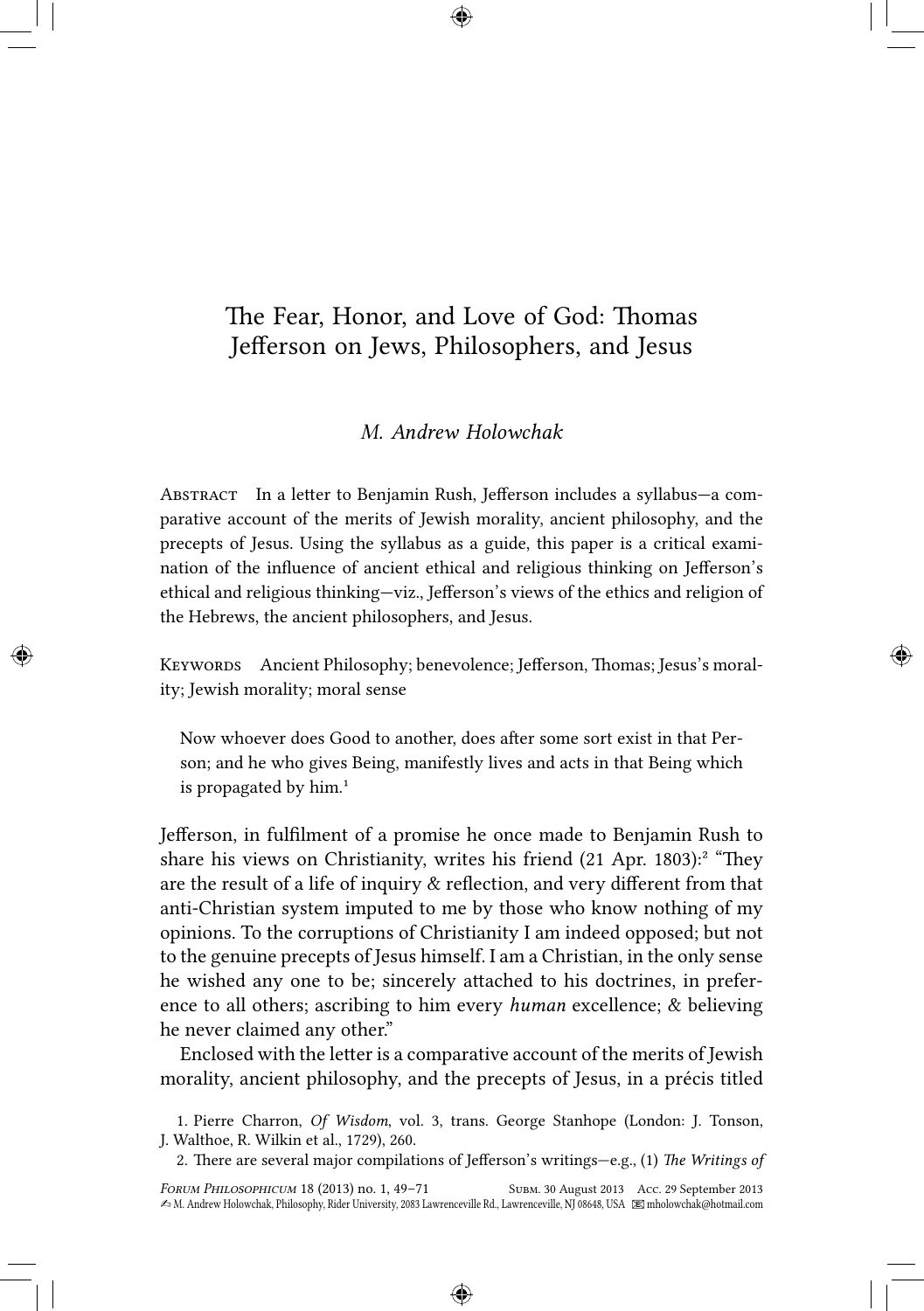"A Syllabus of an Estimate of the Merit of the Doctrines of Jesus, Compared with Those of Others." The syllabus is a mere outline of Jefferson's views, dashed together more to encourage "some one of more leisure and information for the task" than to presage a full articulation of Jefferson's own views.

Using Jefferson's "Syllabus" as a springboard, this paper offers a critical examination of the influence of ancient ethical and religious thinking on Jefferson's ethical and religious thinking—viz., Jefferson's views of the ethics and religion of the Hebrews, the ancient philosophers, and Jesus.

## JEWISH MORALITY AND RELIGION

Jewish morality and religion Jefferson treats secondly in his "Syllabus," after Ancient philosophy. Nonetheless it can profitably be treated first, as Jefferson has little to say that is positive.

II. Jews. 1. Their system was Deism; that is, the belief of one only God. But their ideas of him  $\&$  of his attributes were degrading  $\&$  injurious. 2. Their Ethics were not only imperfect, but often irreconcilable with the sound dictates of reason & morality, as they respect intercourse with those around us;  $\&$  repulsive  $\&$  anti-social, as respecting other nations. They needed reformation, therefore, in an eminent degree.

What the Jews got right was monotheism, but beyond that there is little that is savable. First they limn deity in a manner that is "degrading  $\&$  in-

*omas Jefferson: Being his Autobiography, Correspondence, Reports, Messages, Addresses,* and Other Writings, Official and Private; Published by the Order of the Joint Committee of *Congress on the Library, from the Original Manuscripts, Deposited in the Department of State*, 9 vols., ed. Henry Augustine Washington (Washington: Taylor & Maury, 1853–4), (2) *The Works of Thomas Jefferson*, ed. Paul Leicester Ford, 12 vols. (New York: Putnam, 1902); (3) *The Writings of Thomas Jefferson: Definitive Edition*, 20 vols., ed. Andrew Adgate Lipscomb and Albert Ellery Bergh (Washington: Thomas Jefferson Memorial Association, 1907); and (4) *The Papers of Thomas Jefferson*, 42vols. (to date), ed. Julian Boyd et al. (Princeton: Princeton University Press, 1950–). There are also several one-volume compilations of Jefferson's writings-the best of which is Merrill D. Peterson's *Thomas Jefferson: Writings* (New York: The Library of America, 1984). Moreover, many of Jefferson's writings are readily available online—e.g., Hathi Trust Digital Library, The Online Library of Liberty, and Founders Online. Thus, I adopt the convention here, as in other publications, of labeling Jefferson's writings by reference only to date (for letters, his correspondent and the date of the letter), thereby giving readers the opportunity to refer to the edition most readily available to them.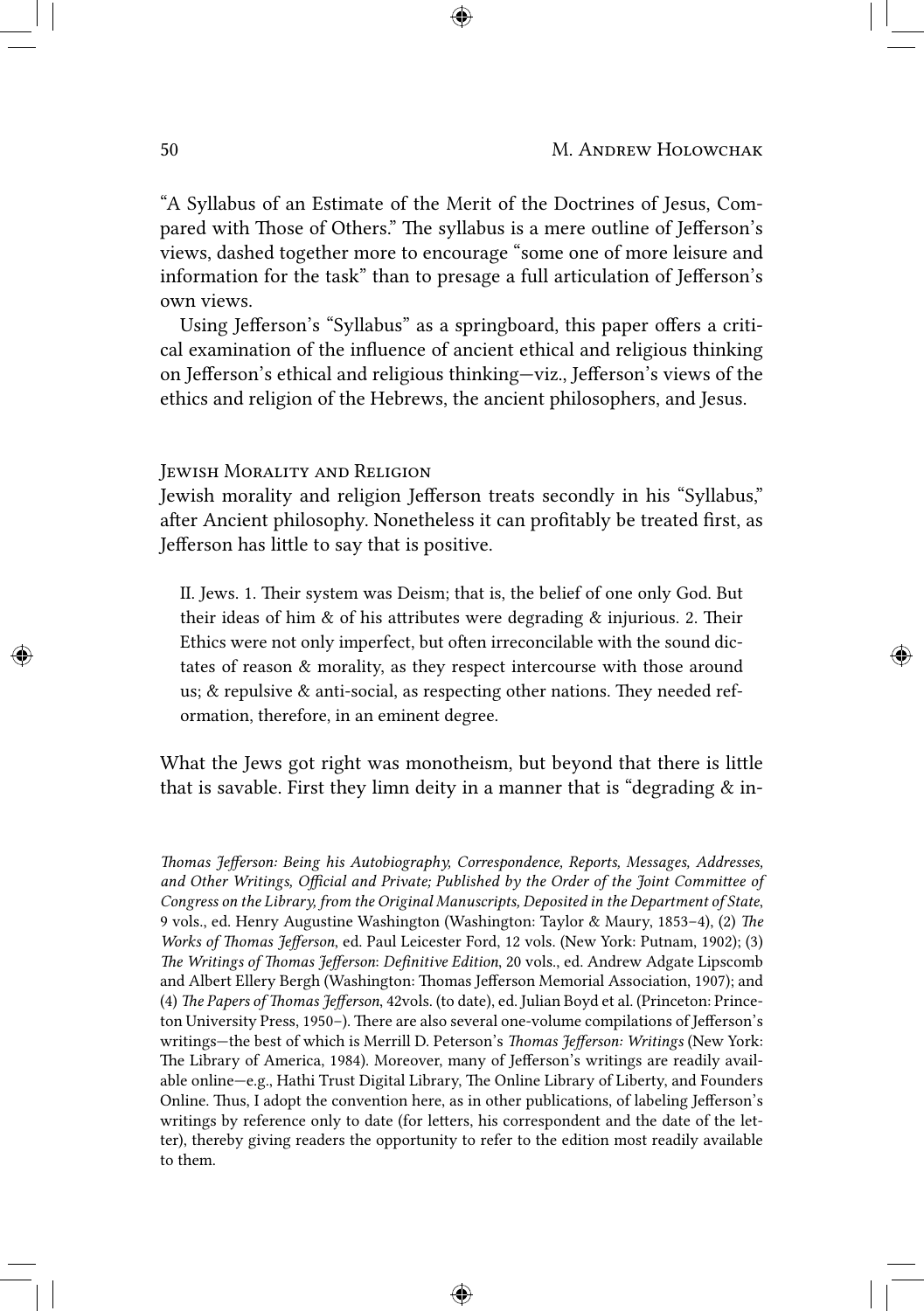jurious." Next, they endorse intercourse only within the community, and treat others and other nations with enmity.

Overall, the terseness of the account says more, I suspect, than expatiation of the defects could ever say. Jefferson thinks the shortcomings so pronounced that expatiation on them would be wastage of time. Jefferson, I suspect, would not disagree with Richard Dawkins summation. "The God of the Old Testament is arguably the most unpleasant character in all fiction: jealous and proud of it; a petty, unjust, unforgiving controlfreak; a vindictive, bloodthirsty ethnic cleanser; a misogynistic, homophobic, racist, infanticidal, genocidal, filicidal, pestilential, megalomaniacal, sadomasochistic, capriciously malevolent bully."3

Elsewhere Jefferson elaborates on the defects of Jewish morality and religion. Following the work of William Enfield, Jefferson, in a letter to John Adams (12 Oct. 1813), notes that the Law of Moses contains 613 precepts, 248 of which affirmative and 365 of which are negative. "It may serve to give the reader some idea of the law state of moral philosophy among the Jews in the Middle age, to add, that of the 248. affirmative precepts, only 3. were considered as obligatory upon women," he quotes from Enfield, "and that, in order to obtain salvation, it was judged sufficient to fulfill any one single law in the hour of death; the observance of the rest being deemed necessary, only to increase the felicity of the future life. What a wretched depravity of sentiment and manners must have prevailed before such corrupt maxims could have obtained credit! It is impossible to collect from these writings a consistent series of moral Doctrine."

# **ANCIENT PHILOSOPHY**

### *Embracing the Circles of Kindred & Friends*

Of the ancient philosophers—i.e., ancient ethicians—Jefferson writes:

Let a just view be taken of the moral principles inculcated by the most esteemed of the sects of ancient philosophy, or of their individuals; particularly Pythagoras, Socrates, Epicurus, Cicero, Epictetus, Seneca, Antoninus.

I. Philosophers. 1. Their precepts related chiefly to ourselves, and the government of those passions which, unrestrained, would disturb our tranquillity of mind. In this branch of philosophy they were really great. 2. In developing our duties to others, they were short and defective. They embraced,

3. Richard Dawkins, *The God Delusion*, 1st Mariner Books ed. (Boston: Houghton Mifflin Co., 2008), 51.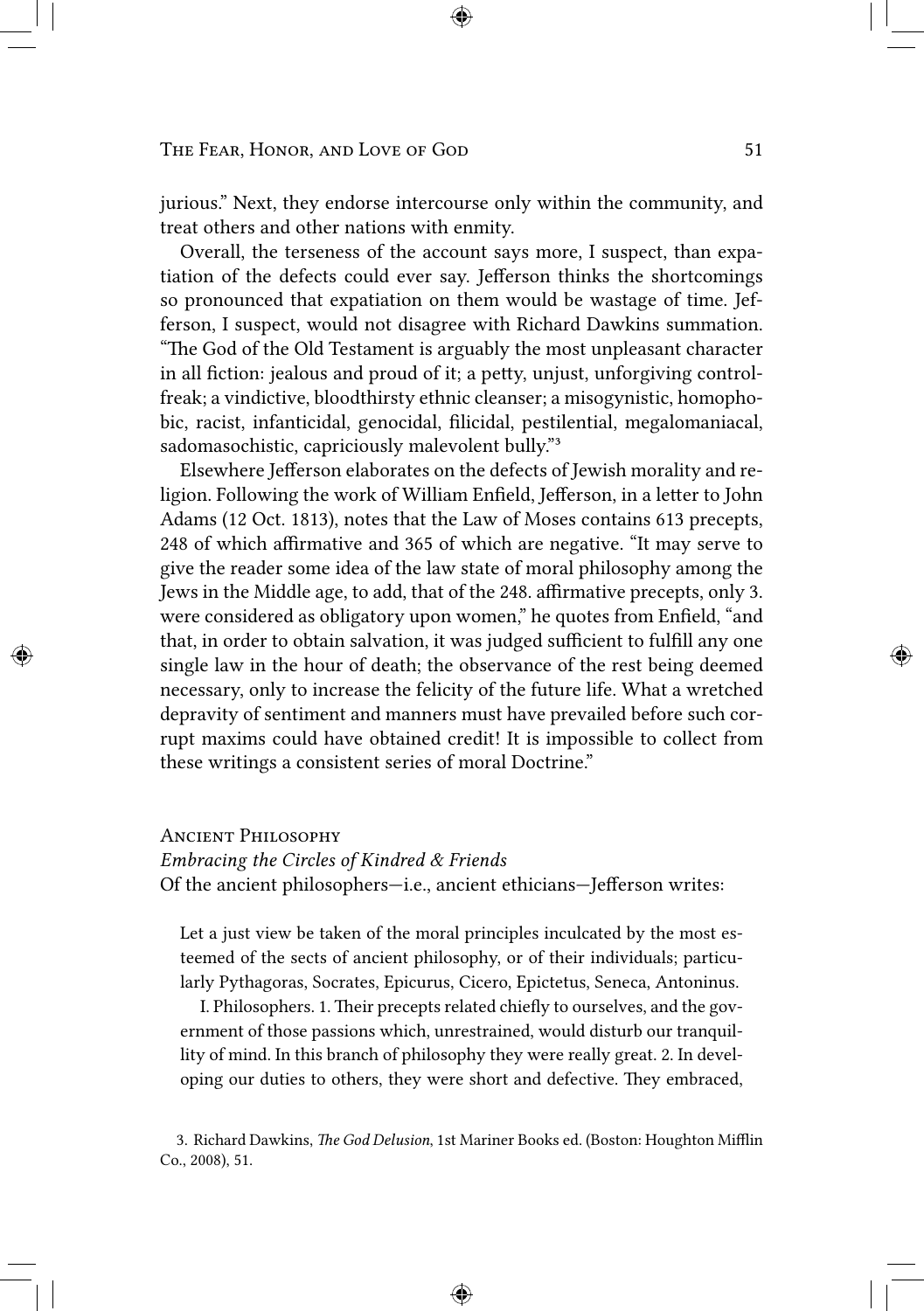indeed, the circles of kindred & friends, and inculcated patriotism or the love of our country in the aggregate, as a primary obligation: toward our neighbors & countrymen they taught justice, but scarcely viewed them as within the circle of benevolence. Still less have they inculcated peace, charity & love to our fellow men, or embraced with benevolence the whole family of mankind.

There are two oddities: Jefferson's particular grouping of philosophers and Jefferson's statement that such ethicians were defective in their account of humans' duty to other humans.

The first oddity is Jefferson's pick of philosophers, which is in some regard a dog's breakfast. Inclusion of Epicurus and the Stoics Epictetus, Seneca, and Aurelius is graspable, for Jefferson dubbed himself in a letter to William Short (19 Oct. 1819) a disciple of Epicurus, and he was particularly fond of reading the Stoics—especially early and later in life, when time for the luxury of reading for pleasure and personal benefit allowed. Why are Socrates and Pythagoras, to whom Jefferson seldom refers in his corpus, included and Plato and Aristotle ignored? One might understand exclusion of Plato, given Jefferson's express execration of Plato,<sup>4</sup> due to the inflexibility of his writings and the mistaken belief that Plato was an unoriginal compiler, inter alia.<sup>5</sup> Jefferson also states Aristotle's political views are obsolete, and includes him with Plato in a letter to Benjamin Waterhouse (13 Oct. 1815) as a mystic whose "jargon" is responsible for the corruption of Jesus's teachings.<sup>6</sup> Nonetheless, Jefferson's own views on happiness have certain affinities with Aristotle's—the most salient affinity being that neither thinks virtue is sufficient for happiness.<sup>7</sup> Thus, one would like some rationale for the philosophers Jefferson culls. None is given.

The second oddity concerns a vital defect of the systems of the ancient philosophers—overpassing "duty to others." Here Jefferson seems querulous and unfair, as the objection applies to Pythagoreans, Socrates, and perhaps even Epicurus, but not to Cicero and the three Stoics. Pythagoreans were social only insofar as their secretive, exclusive activities within their cult were social. Socrates's pursuit of virtue was self-serving and selfish, as the thesis he endorsed, virtue is knowledge, debarred any sort of meaningful social activities other than the pursuit of virtue through

- 6. TJ to Isaac H. Tiffany, 6 Aug. 1816.
- 7. For more, see M. Andrew Holowchak, *Thomas Jefferson: Uncovering His Unique Philosophy and Vision* (Prometheus Books, 2014).

<sup>4.</sup> E.g., TJ to John Adams, 5 July 1814. Cf. TJ to John Adams, 10 Dec. 1819.

<sup>5.</sup> See M. Andrew Holowchak, "Jefferson's Platonic Republicanism," *Polis* (forthcoming).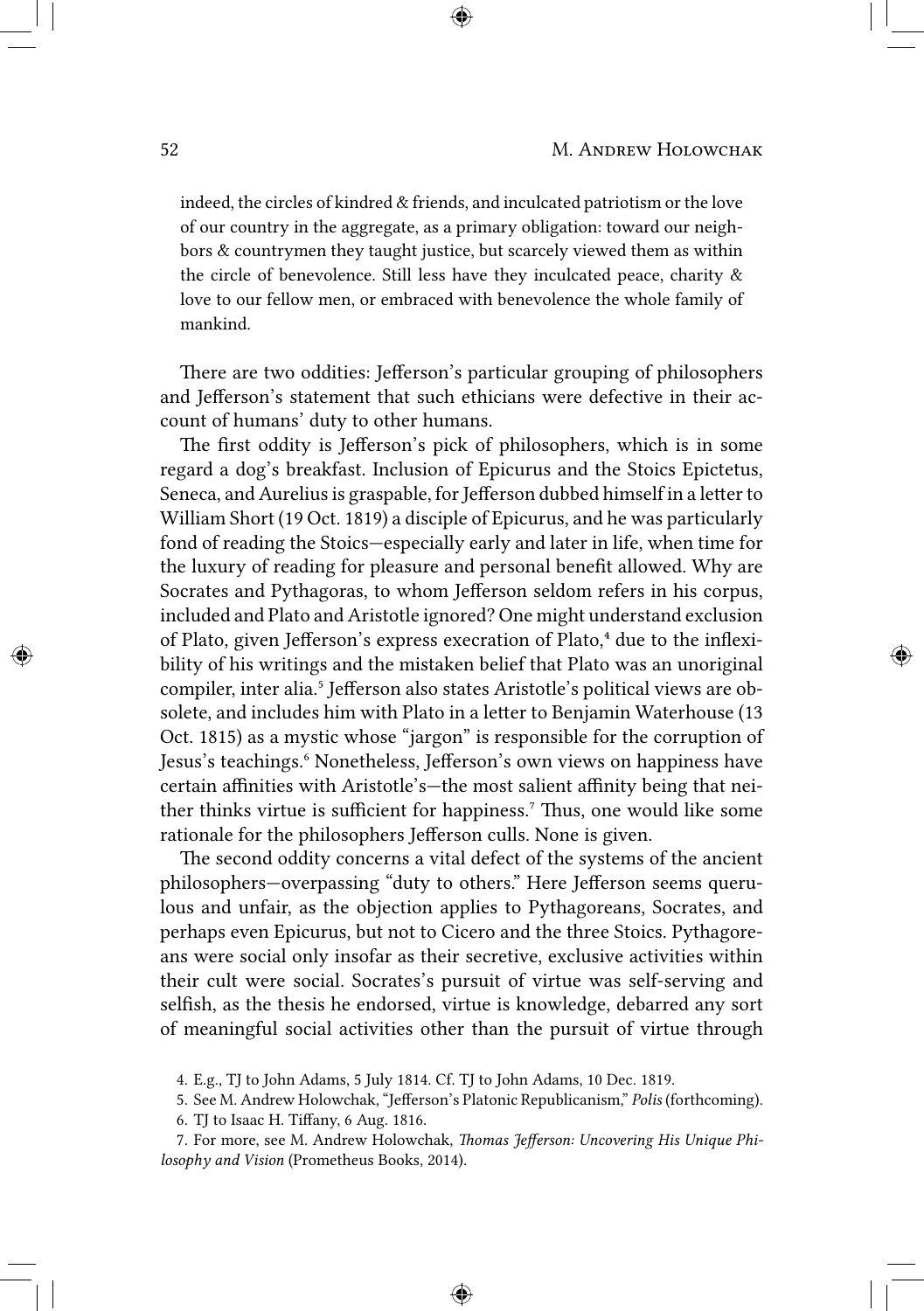elenctic dialog with absorbed interlocutors. Epicurean communities were social only insofar adherents of his doctrines gathered in schools to study his precepts to seek peace of mind, yet peace of mind (*ataraxia*) entailed pococurantism concerning political issues.

Yet the writings of Cicero, Seneca, Epictetus, and Aurelius show great regard for duty to others. Ancient ethical theory of the virtue-ethics sort is centered on regard for others. Plato, Aristotle, Cicero, and the Stoics— Seneca, Epictetus, and Aurelius were Stoics, and Cicero, though categorized today as eclectic with great partiality for Academic Skepticism, had marked Stoic leanings—were committed to the social nature of humans, so happiness was inevasibly social, and each believed pursuit of virtue was linked with human happiness. For illustration, many of the numerous virtues listed by Seneca in his varied writings are ineliminably social: e.g., friendship (*amicitia*), right giving and receiving benefits (*beneficium*), friendliness (*comitas*), trust (*fides*), courage (*fortitudo*), humanity (*humanitas*), generosity (*liberalitas*), regard for what is lawful (*legitimum*), magnanimity (*magnanimitas*), sympathy (*misericordia*), piety (*pietas*), practical wisdom (*prudentia*), and forebearance (*tolerantia*).⁸ What precisely does Jefferson find exceptionable? One might conclude, as does Paul Conkin, that Jefferson's judgments vis-à-vis the ancients were unfair, as "Jefferson began with a stacked deck."<sup>9</sup>

That assessment is harefooted. To get clearer on precisely what Jefferson finds objectionable, let us flesh out, as best we can, what can be called Jefferson's Circle-of-Benevolence Argument.<sup>10</sup> Ancient ethical precepts aim at control of those passions that, if untethered, would disturb equanimity. So, ancient ethical precepts are sufficient to motivate right

8. The Stoic philosopher Hierocles explained how Stoic integration in the cosmos occurs through 10 concentric circles that bind people locally and globally. "The first and closest circle is one that a person has drawn as though around a center-his own mind. That circle encloses the body and anything taken for the sake of the body. It is virtually the smallest circle and it almost touches the center itself. Next, the second one, further removed from the center but enclosing the first circle, contains parents, siblings, wife, and children. The third one has in it uncles and aunts, grandparents, nephews, nieces, and cousins. The next circle (4) includes the other relatives, and that is followed by (5) the circle of local residents, then (6) the circle of fellow-demes-men, next (7) that of fellow-citizens, and then (8) in the same way the circle of people from neighboring towns, and (9) the circle of fellowcountrymen. The outermost and largest circle (10), which encompasses all the rest, is that of the whole human race." Stobaeus, *Anthology*, IV.671.7–673.11.

9. Paul K. Conkin, "The Religious Pilgrimage of Thomas Jefferson," in *Jeffersonian Lega*cies, ed. Peter S. Onuf (Charlottesville, University Press of Virginia, 1993), 37.

10. See M. Andrew Holowchak, *Dutiful Correspondent: Philosophical Essays on Thomas* Jefferson (Lanham, MD: Rowman & Littlefield, 2012), 96.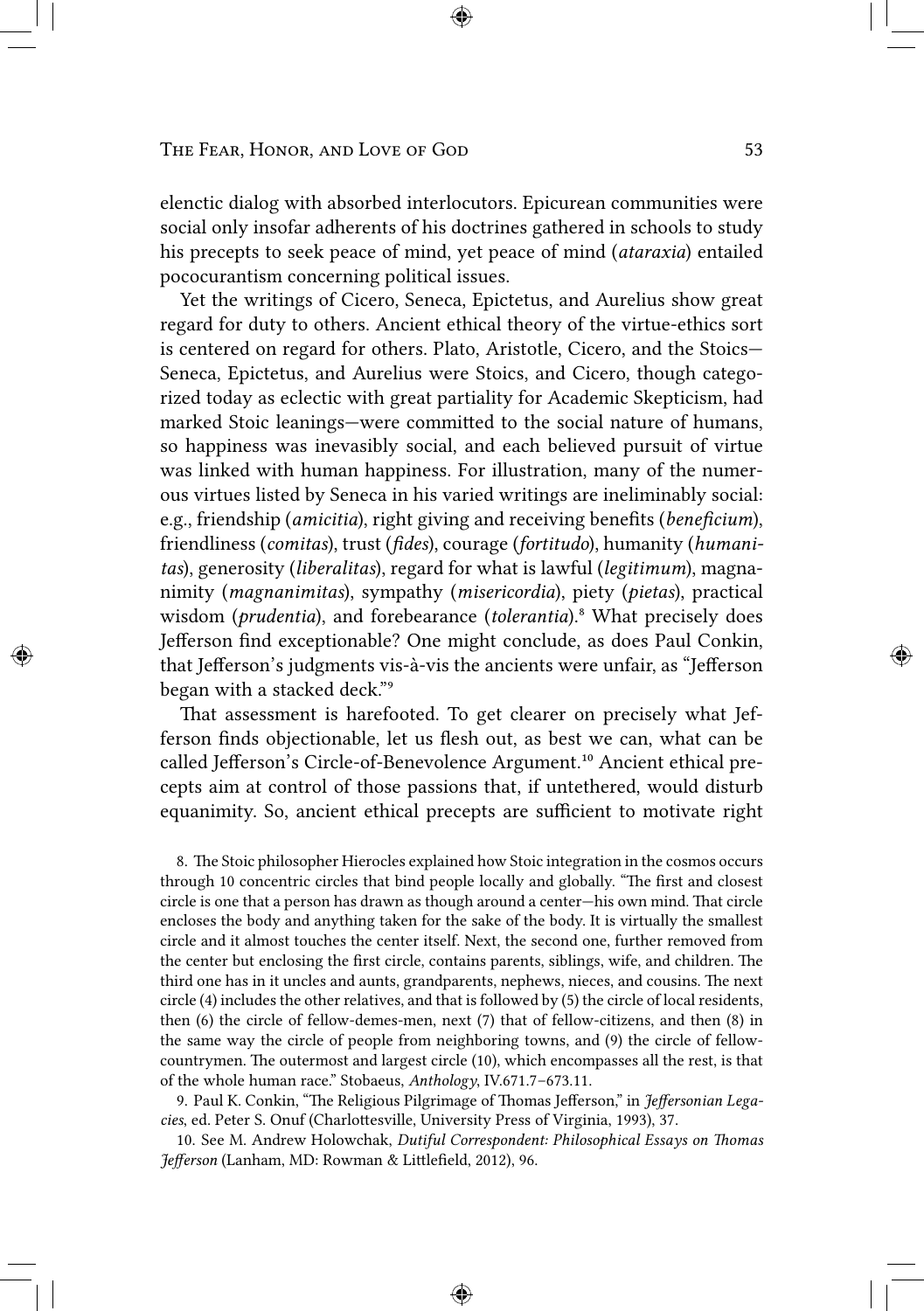self-concerned behavior. Yet the ancients wrote of the "circles of kindred & friends," and "inculcated patriotism . . . in the aggregate" as primary obligations. Yet, though they spoke of justice toward neighbors and countrymen, they did not include or merely insufficiently included them in the circle of benevolence. Neither did they inculcate peace, charity, and love of fellow men nor did they embrace with benevolence all mankind. It follows that ancient ethical precepts are insufficient to motivate right otherconcerned behavior. Therefore, ancient ethical precepts are sufficient to motivate right self-concerned activity, but not right other-concerned activity. Thus, Jefferson does not find lack of other-concern exceptionable, but lack of other-concern, motivated by benevolence, exceptionable.

Duty to others, for the ancients according to Jefferson, is essentially self-concerned. One acts with regard to the interests of others only because, acting thus, one derives benefits—i.e., equanimity. That is why he finds Jesus's precepts superior to that of the ancients. Jefferson writes to William Short (19 Oct. 1819), "Epictetus and Epicurus give laws for governing ourselves, Jesus a supplement of the duties and charities we owe to others." Consequently, other-concern must be founded on benevolence something Jefferson doubtless confirmed in the writings of Francis Hutcheson and Pierre Charron, among other roughly coetaneous thinkers.<sup>11</sup>

What the Circle-of-Benevolence Argument shows is that ancient ethical theory at its best is incomplete: It explains *amour propre*, but *amour propre* without genuine other-love is insufficient. Yet incompleteness is at bottom not Jefferson's gripe: inadequacy is. We shall see why when we turn to Jesus's teachings.

# *Ancient Ethicians and Virtue*

Notwithstanding what he construed as the lack of benevolence-motivated actions in ancient ethical thinking, Jefferson had unusual regard for ancient authors—especially ancient ethicians. He found in them great incentive for morally correct action, and he found singular enjoyment in reading them in Greek or Latin.<sup>12</sup> His library contained the ethical works of Plato, Aristotle, Cicero, Plutarch, Xenophon, Alexander Aphrodisias, Maximus of Tyre, and the Stoics Epictetus, Antoninus, and Seneca, among others. His recommended reading-list to John Minor (30 Aug. 1814) includes Cicero's *Tusculan Disputations*, *On Duties*, *On Old Age*, and *The* 

<sup>11.</sup> Francis Hutcheson, *Inquiry into the Original of our Ideas of Beauty and Virtue* (London, 1725), 116–7; and Charron, *Of Wisdom*, vol. 3, 1089.

<sup>12.</sup> See esp. TJ to John Brazier, 24 Aug. 1819.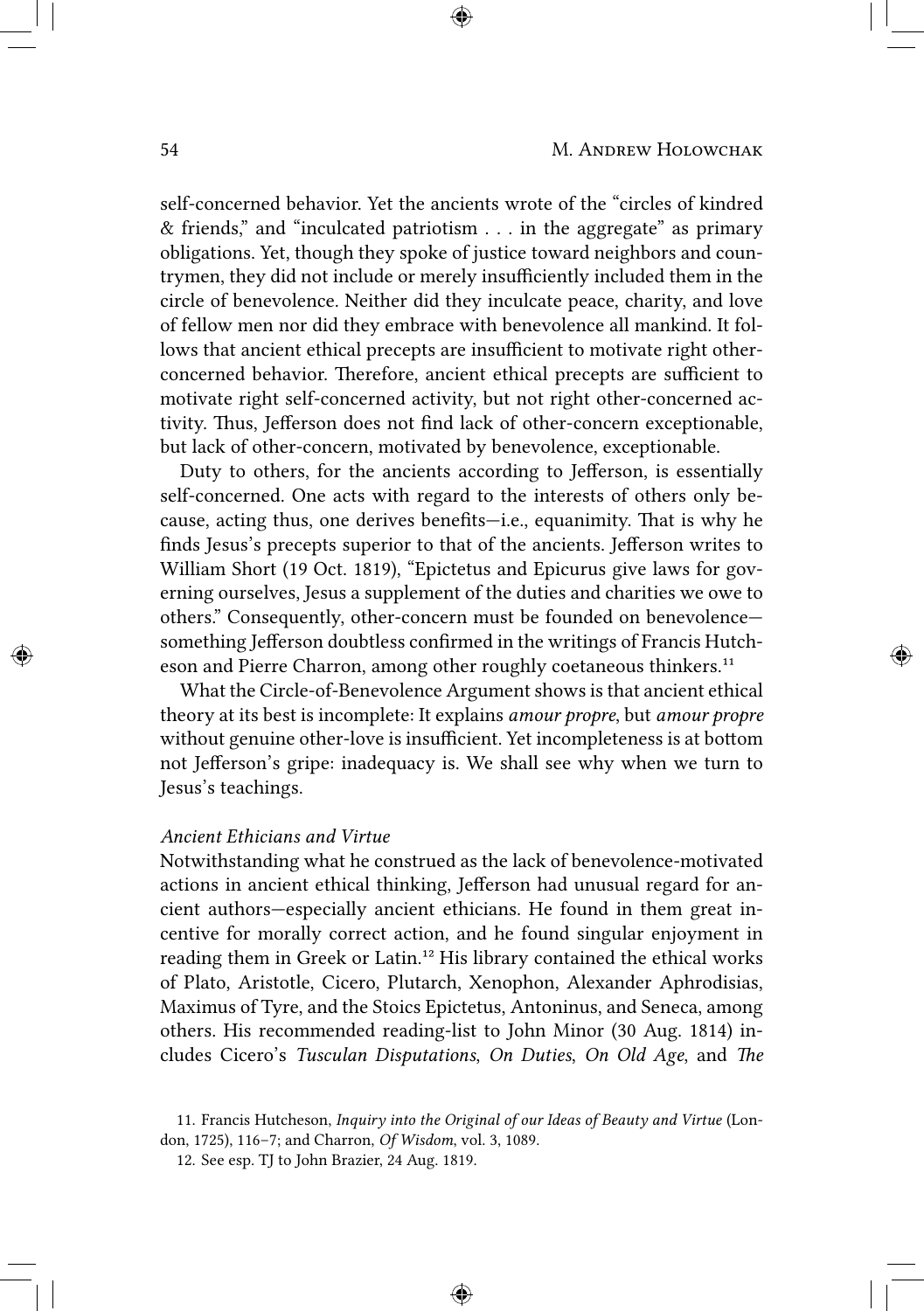*Dream of Scipio* and Seneca's *Philosophica* under the rubric "Ethics and Natural Religion."

Moreover, references to virtuous activity, of the sort I list from the writings of Seneca, abound in Jefferson's writings. It is aidful here to give a brief illustration of Jefferson's debt to the ancient ethicians, their defects notwithstanding, by listing some of the virtues Jefferson considered worth integrating in daily living.

AUTHENTICITY "I know but one code of morality for men, whether acting singly or collectively," Jefferson writes to James Madison (28 Aug. 1789). "He who says I will be a rogue when I act in company with a hundred others, but an honest man when I act alone, will be believed in the former assertion, but not in the latter." Years later, he says to Francis Wayles Eppes (21 May 1816): "Never suffer a thought to be harbored in your mind which you would not avow openly. When tempted to do any thing in secret, ask yourself if you would do it in public."<sup>13</sup>

CALMNESS Jefferson tells his daughter Mary (11 Apr. 1790), "Never be angry with any body, nor speak harm of them, try to let every body's faults be forgotten, as you would wish yours to be." "Whenever you feel a warmth of temper rising, check it at once, and suppress it, recollecting it will make you unhappy within yourself, and disliked by others," he writes to Francis Wayles Eppes (21 May 1816). "Nothing gives one person so great advantage over another, as to remain always cool and unruffled under all circumstances."<sup>14</sup>

CEREMONY To Gov. James Sullivan (19 June 1807), Jefferson expresses contempt for ceremony: "I confess that I am not reconciled to the idea of a chief magistrate parading himself through the several States as an object of public gaze, and in quest of an applause which, to be valuable, should be purely voluntary. I had rather acquire silent good-will by a faithful discharge of my duties, than owe expressions of it to my putting myself in the way of receiving them."

CHARITY "Take more pleasure in giving what is best to another than in having it yourself, and then all the world will love you, and I more than all the world," Jefferson advises his daughter Mary (11 Apr. 1790). To Drs. Rogers and Slaughter (2 Mar. 1806), he speaks of charity as a moral duty: "I deem it the duty of every man to devote a certain portion of his income

13. See also TJ to Edmund Randolph, 17 Sept. 1792; TJ to William Hamilton, 22 Apr. 1800; Second Annual Message, 15 Dec. 1802; Second Inaugural Address, 4 Mar. 1805; TJ to Don Vanentine de Feronda, 4 Oct. 1809; and TJ to Albert Gallatin, 24 Apr. 1811.

14. See also TJ to Ellen Wayles Randolph, 27 Nov. 1801; TJ James Fishback, 27 Sept. 1809; and TJ to Thomas Jefferson Randolph, 24 Nov. 1808.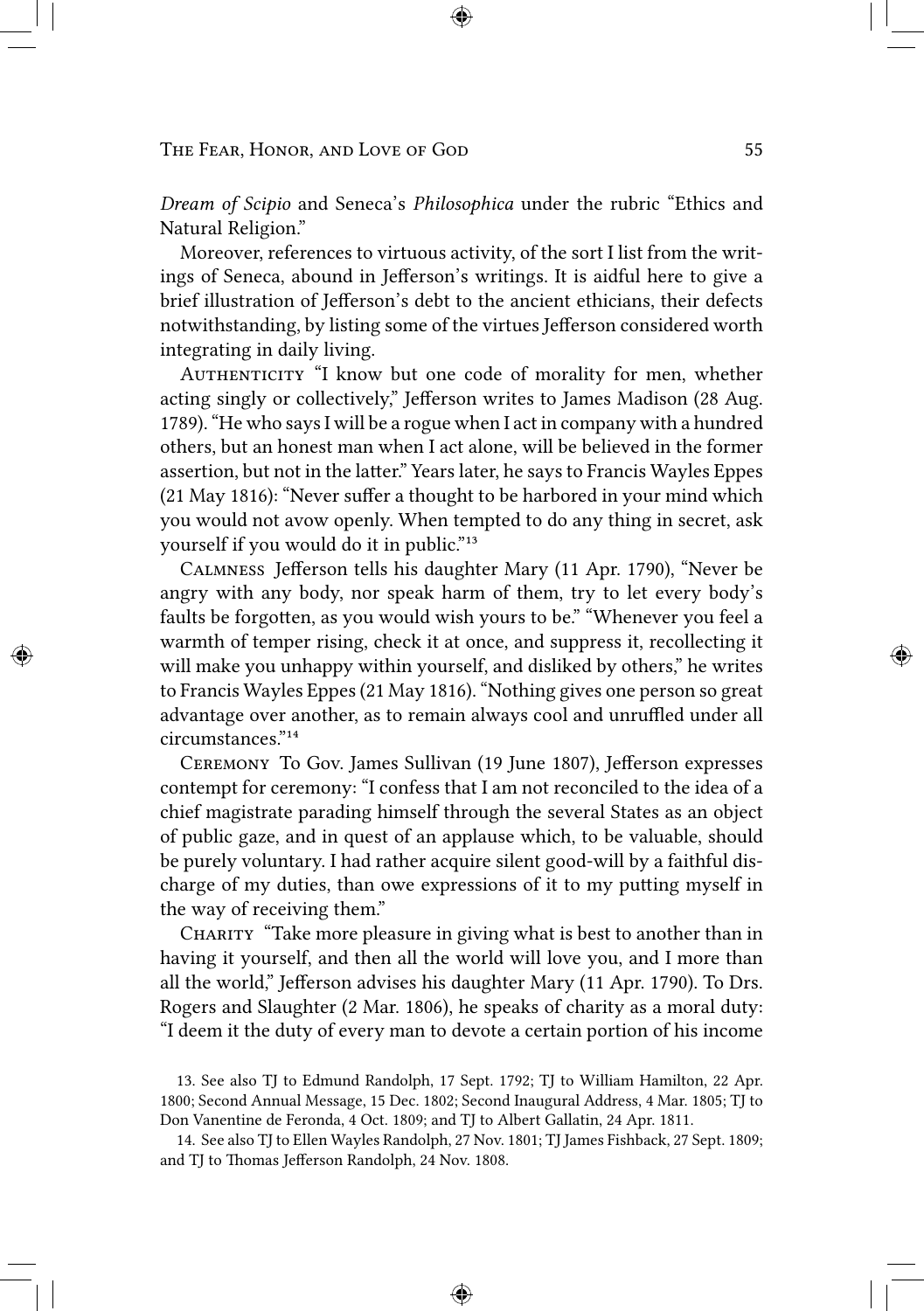for charitable purposes; and that it is his further duty to see it so applied as to do the most good of which it is capable. This I believe to be best insured, by keeping within the circle of his own inquiry and information the subjects of distress to whose relief his contributions shall be applied."<sup>15</sup>

COMPROMISE / CONCILIATION "People can never agree without some sacrifices," Jefferson says laconically to the Marquis de Lafayette (6 May 1789). As president, he writes to John Randolph (1 Dec. 1803) that conciliation is necessary, because of the imperfection of reason. "I see too many proofs of the imperfection of human reason, to entertain wonder or intolerance at any difference of opinion on any subject; and acquiesce in that difference as easily as on a difference of feature or form; experience having long taught me the reasonableness of mutual sacrifices of opinion among those who are to act together for any common object, and the expediency of doing what good we can, when we cannot do all we would wish."<sup>16</sup>

HARMONY "It is so important to each to continue to please the other, that the happiness of both requires the most pointed attention to whatever may contribute to it, and the more as time makes greater inroads on our person," Jefferson writes to his daughter Mary Jefferson Eppes (7 Jan. 1798). He continues: "Yet generally we become slovenly in proportion as personal decay requires the contrary. . . . Cultivate their affections, my dear, with assiduity. Think every sacrifice a gain which shall tend to attach them to you." $17$ 

HONESTY Jefferson castigates King George III in his "Summary View": "The whole art of government consists in the art of being honest. Only aim to do your duty and mankind will give you credit where you fail." To Edward Rutledge (27 Dec. 1796), he says, "I love to see honest and honorable men at the helm, men who will not bend their politics to their purses, nor pursue measures by which they may profit, & then profit by their measures." "Honesty and interest are as intimately connected in the public as in the private code of morality," Jefferson says to James Maury  $(15$  June 1815).<sup>18</sup>

15. See also TJ to Samuel Kercheval, 19 Jan. 1810; TJ to Charles Christian, 21 Mar. 1812; and TJ to Michael Megear, 29 May 1823.

16. TJ to James Monroe, 7 Mar. 1801; TJ to Horatio Gates, 8 Mar. 1801; TJ to Samuel Adams, 29 Mar. 1801; and TJ to John Dickinson, 23 July 1801.

17. See also TJ to Mary Jefferson Eppes, 7 Jan. 1789; TJ to Archibald Stuard, 18 Apr. 1795; and TJ to Mary Jefferson Eppes, 1 Jan. 1799.

18. See also TJ to James Monroe, 18 Mar. 1785; TJ to Peter Carr, 19 Aug. 1785; TJ to Ezra Stiles, 1 Sept. 1786; TJ to William Branch Giles, 31 Dec. 1795; TJ to Jeremiah Moor, 14 Aug. 1800; TJ to Dr. Benjamin Rush, 1801; TJ to William B. Giles, 23 Mar. 1801; TJ to Thomas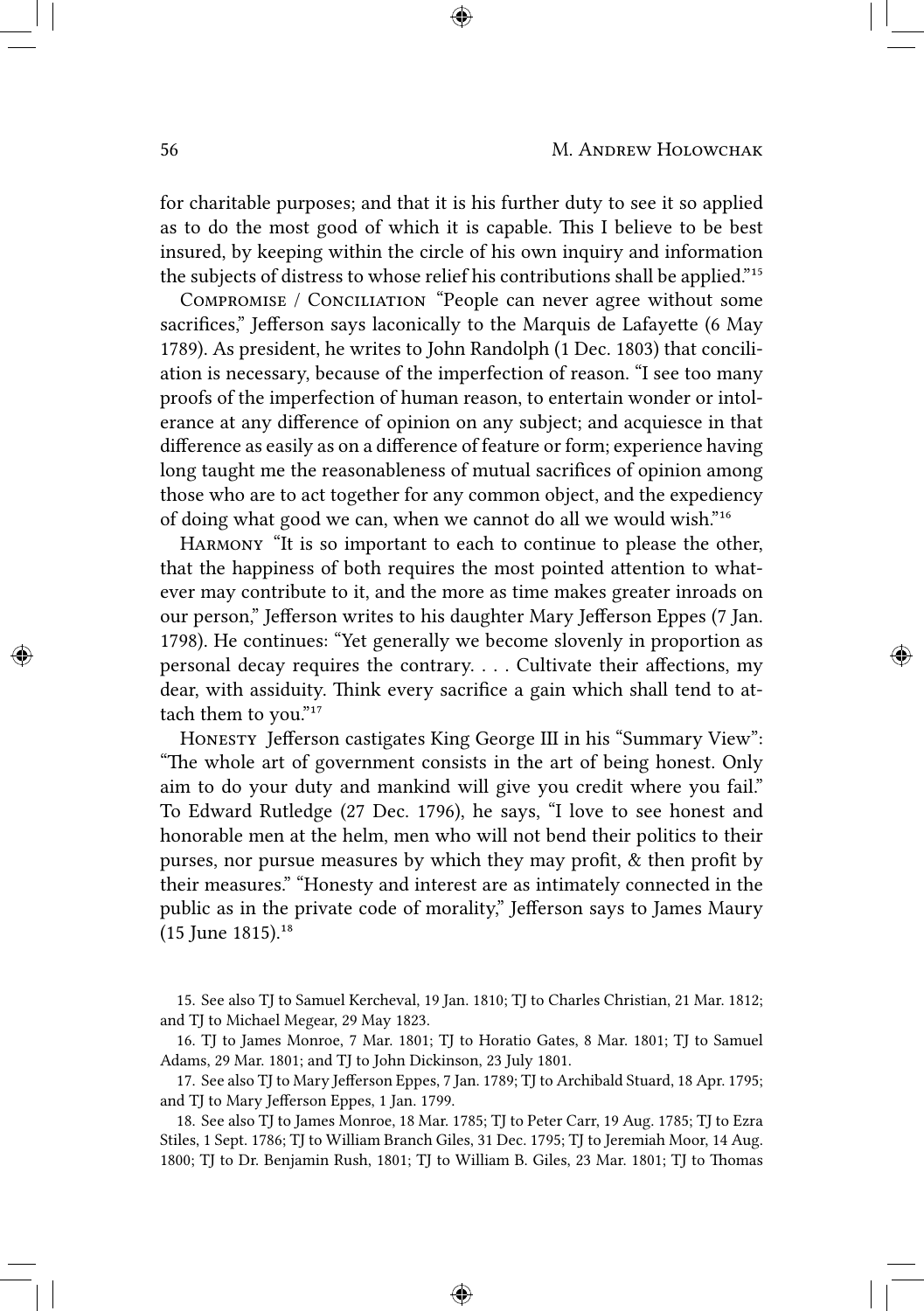JUSTICE "The administration of justice is a branch of the sovereignty over a country, and belongs exclusively to the nation inhabiting it," Jefferson writes to George Hammond (29 May 1792). "No foreign power can pretend to participate in their jurisdiction, or that their citizens received there are not subject to it. When a cause has been adjudged according to the rules & forms of the country, it's justice ought to be presumed." To James Maury (25 Apr. 1812), Jefferson says: "We believe that the just standing of all nations is the health and security of all. We consider the overwhelming power of England on the ocean, and of France on the land, as destructive of the prosperity and happiness of the world, and wish both to be reduced only to the necessity of observing moral duties."<sup>19</sup>

PRUDENCE Jefferson advises daughter Martha (14 June 1787) to be prudent. "You propose this to me as an anticipation of five weeks allowance. But do you not see my dear how imprudent it is to lay out in one moment what should accommodate you for five weeks? That this is a departure from that rule which I wish to see you governed by, thro' your whole life, of never buying any thing which you have not money in your pocket to pay for?"

RESIGNATION / TOLERANCE "The most fortunate of us, in our journey through life, frequently meet with calamities and misfortunes which may greatly afflict us," Jefferson writes to John Page (5 July 1763), "and, to fortify our minds against the attacks of these calamities and misfortunes, should be one of the principal studies and endeavors of our lives. The only method of doing this is to assume a perfect resignation to the Divine will, to consider that whatever does happen, must happen; and that, by our uneasiness, we cannot prevent the blow before it does fall, but we may add to its force after it has fallen." "[My family's] affectionate devotion to me makes a willingness to endure life a duty, as long as it can be of any use to them," Jefferson says to grandson Thomas Jefferson Randolph (8 Feb. 1826).<sup>20</sup>

MODESTY / FRUGALITY "I had rather be shut up in a very modest cottage, with my books, my family and a few old friends," Jefferson writes to Alexander Donald (7 Feb. 1788), "dining on simple bacon, and letting the

20. See also TJ to Mary Jefferson Eppes, 7 Jan. 1789; TJ to Abigail Adams, 11 Jan. 1817; TJ to William Short, 31 Oct. 1819; and TJ to John Adams, 22 Jan. 1821.

Leiper, 1 Jan. 1814; TJ to Dr. George Logan, 12 Nov. 1816; TJ to Francois de Marbois, 14 June 1817; and TJ to Nathaniel Macon, 12 Jan. 1819.

<sup>19.</sup> See also TJ to William Short, 28 July 1791; TJ to Edmond Charles Genet, 12 Sept. 1793; TJ to Dr. Benjamin Rush, 4 Oct. 1803; TJ to George Ticknor, 25 Nov. 1817; and TJ to Robert Walsh, 4 Dec. 1818.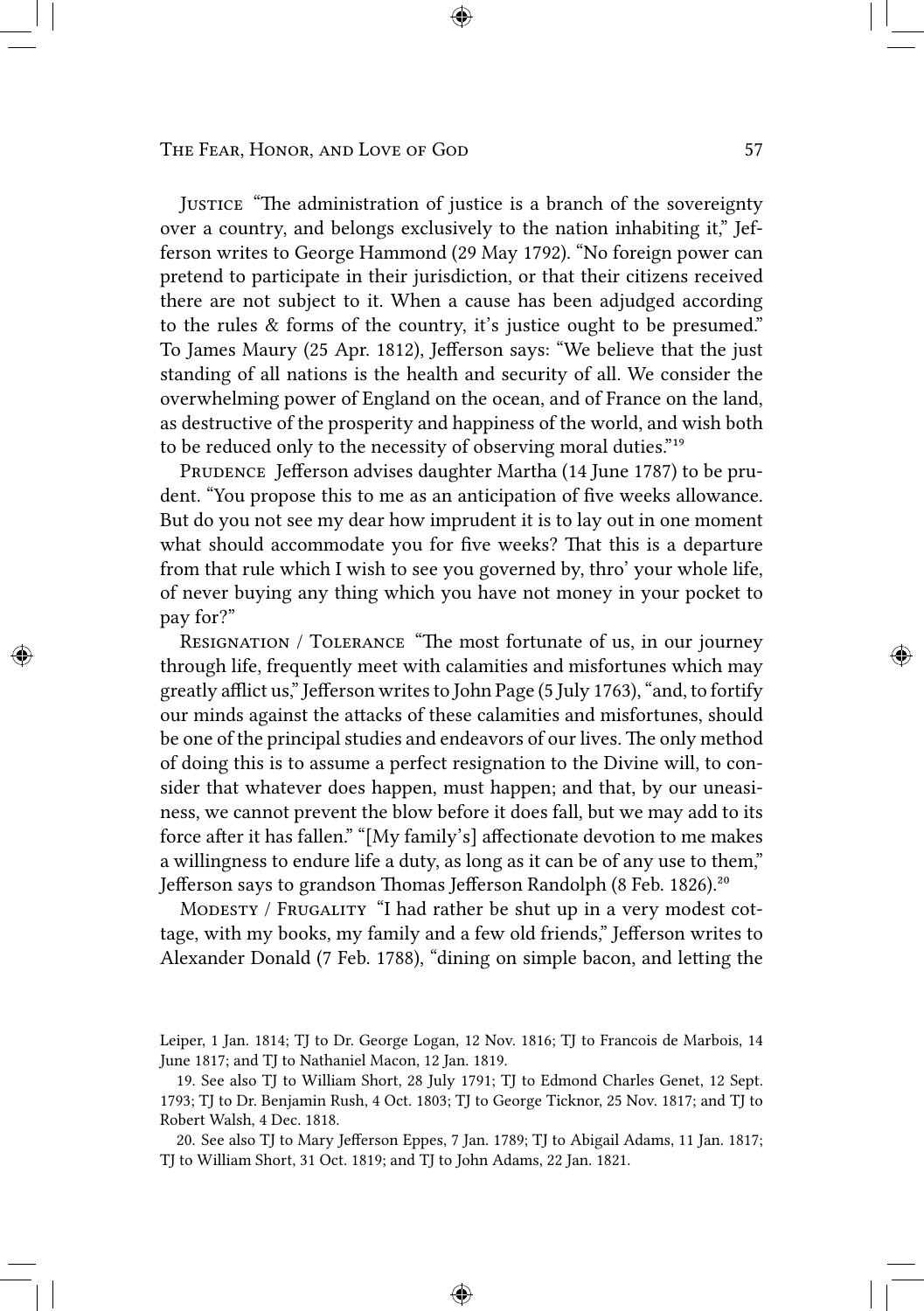world roll on as it liked than to occupy the most splendid post which any human power can give."

SOCIABILITY / FRIENDSHIP / GOODWILL "Life is of no value but as it brings us gratifications," Jefferson says to James Madison (20 Feb. 1784). "Among the most valuable of these is rational society. It informs the mind, sweetens the temper, chears [*sic*] our spirits, and promotes health." To St. George Tucker (10 Sept. 1793), he says: "What an ocean is life! And how our barks get separated in beating through it! One of the greatest comforts of the retirement to which I shall soon withdraw will be its rejoining me to my earliest and best friends, and acquaintance." "I never considered a difference of opinion in politics, in religion, in philosophy, as cause for withdrawing from a friend," Jefferson tells William Hamilton (22 Apr. 1800).<sup>21</sup>

TRANQUILITY "Tranquillity [sic] is the *summum bonum* of old age, and there is a time when it is a duty to leave the government of the world to the existing generation, and to repose one's self under their protecting hand. That time is come with me, and I welcome it," Jefferson tells Samuel H. Smith (2 Aug. 1823). That is a sentiment he iterates to John Melish (13 Jan. 1813) and to Judge Spencer Roane (6 Sept. 1819).

TRUTH Jefferson writes to nephew Peter Carr (19 Aug. 1785): "It is of great importance to set a resolution, not to be shaken, never to tell an untruth. There is no vice so mean, so pitiful, so contemptible; and he who permits himself to tell a lie once, finds it much easier to do it a second and a third time, till at length it becomes habitual; he tells lies without attending to it, and truths without the world's believing him. This falsehood of the tongue leads to that of the heart, and in time depraves all its good dispositions." Truth was also indispensable for preserving republican government. He writes to Judge John Tyler (28 June 1804): "I hold it, therefore, certain, that to open the doors of truth, and to fortify the habit of testing everything by reason, are the most effectual manacles we can rivet on the hands of our successors to prevent their manacling the people with their own consent. The panic into which they were artfully thrown in 1798, the frenzy which was excited in them by their enemies against their apparent

21. See also TJ to Maria Cosway, 27 Aug. 1786; TJ to Abigail Adams, 7 Feb. 1787; TJ to Mrs. John Bowling, 23 July 1787; TJ to A. Donald, 28 July 1788; TJ to Martha Jefferson Randolph, 17 July 1790; TJ to Martha Jefferson Randolph, 8 May 1791; TJ to Martha Jefferson Randolph, 22 June 1792; TJ to William Branch Giles, 27 Apr. 1795; TJ to Anne Cary, Thomas Jefferson, and Ellen Wayles Randolph, 2 Mar. 1802; TJ to J.F. Mercer, 1804; TJ to James Monroe, 18 Feb. 1808; TJ to Thomas Jefferson Randolph, 24 Nov. 1808; TJ to Dr. Benjamin Rush, 17 Aug. 1811; and TJ to Marquis de Lafayette, 20 Jan. 1811. For friendship between nations, see TJ to George Hammond, 9 Sept. 1793; First Inaugural Address, 1801; Third Annual Message, 17 Oct. 1803; and Fourth Annual Message, 7 Nov. 1804.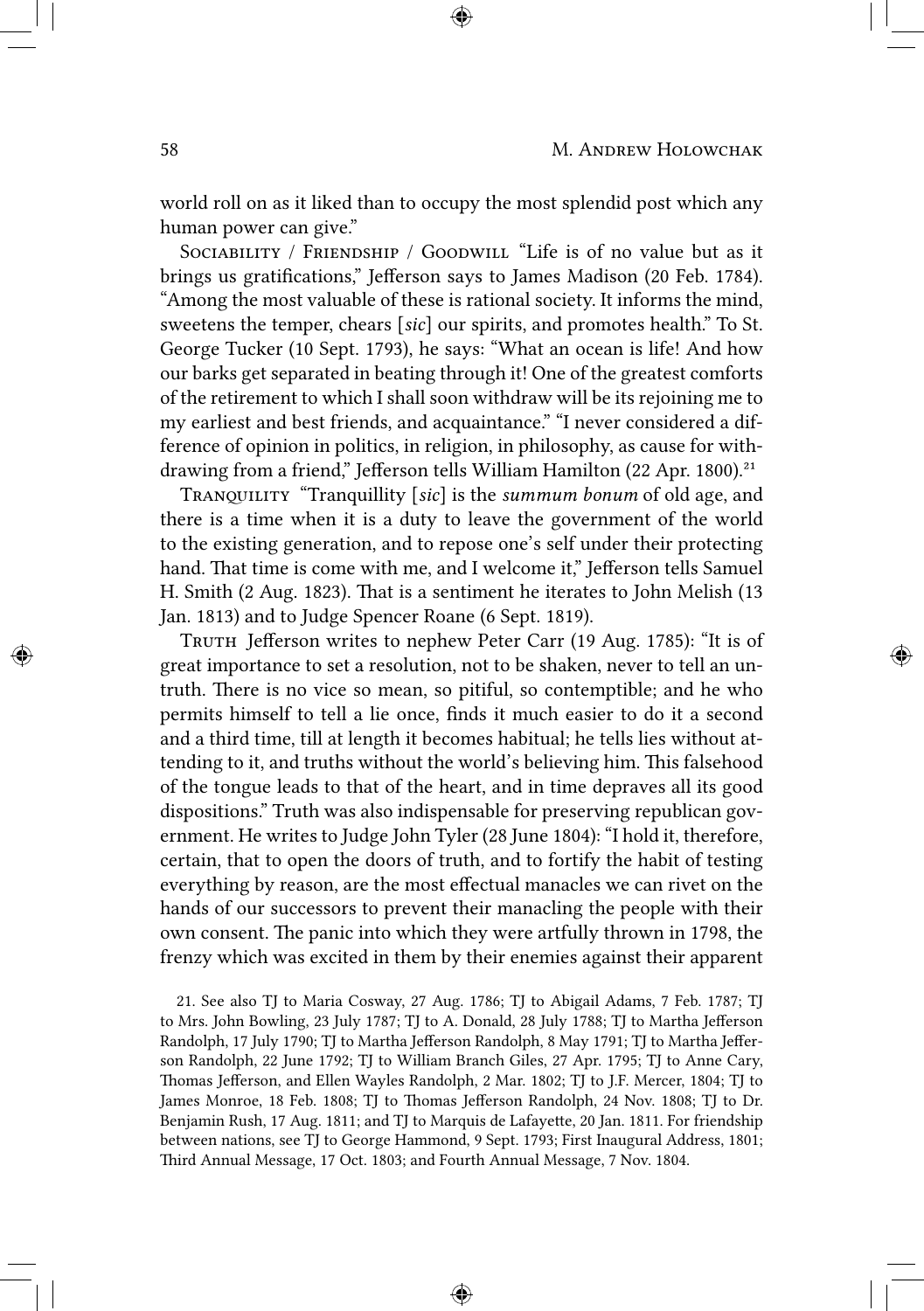readiness to abandon all the principles established for their own protection, seemed for awhile to countenance the opinions of those who say they cannot be trusted with their own government. But I never doubted their rallying; and they did rally much sooner than I expected. On the whole, that experiment on their credulity has confirmed my confidence in their ultimate good sense and virtue." To Rev. Knox (1810), Jefferson says: "Truth and reason are eternal. They have prevailed. And they will eternally prevail, however, in times and places they may be overborne for a while by violence—military, civil, or ecclesiastical."<sup>22</sup>

WISDOM "A wise man, if nature has not formed him honest, will yet act as if he were honest: because he will find it the most advantageous & wise part in the long run," Jefferson says to James Monroe (18 Mar. 1785). "It is not wisdom alone, but public confidce in that wisdom which can support an admn," writes Jefferson to James Monroe (18 July 1824).

### JESUS'S DOCTRINES

The superiority of Jesus's teachings on religion and morality to those of the Jews and ancient philosophers is evident in Jefferson's pleonastic account of the life of Jesus and of his teachings. He writes in his "Syllabus":

III. Jesus. In this state of things among the Jews Jesus appeared. His parentage was obscure; his condition poor; his education null; his natural endowments great; his life correct and innocent: he was meek, benevolent, patient, firm, disinterested, & of the sublimest eloquence.

The disadvantages under which his doctrines appear are remarkable. 1. Like Socrates & Epictetus, he wrote nothing himself. 2. But he had not, like them, a Xenophon or an Arrian<sup>23</sup> to write for him. On the contrary, all the learned of his country, entrenched in its power and riches, were opposed to him, lest his labors should undermine their advantages; and the committing to writing his life  $&$  doctrines fell on the most unlettered  $&$  ignorant men; who wrote, too, from memory,  $\&$  not till long after the transactions had passed. 3. According to the ordinary fate of those who attempt to enlighten

22. Bill for Religious Freedom, 1779; *Notes on the State of Virginia*, 1787; Second Inaugural Address, 1805; TJ to William Duane, 1806; TJ to Thomas Seymour, 1807; TJ to William Short, 1808; TJ to Dr. Maese, 15 Jan. 1809; TJ to Capt. Isaac Hillard, 9 Oct. 1810; TJ to President James Madison, 23 Mar. 1815; TJ to Dr. George Logan, 12 Nov. 1816; TJ to John incy Adams, 1817; TJ to John Adams, 1819; TJ to William Roscoe, 27 Dec. 1820; and TJ to Henry Lee, 8 May 1825.

23. Xenophon wrote on Socrates; Arrian, on Epictetus and Alexander the Great.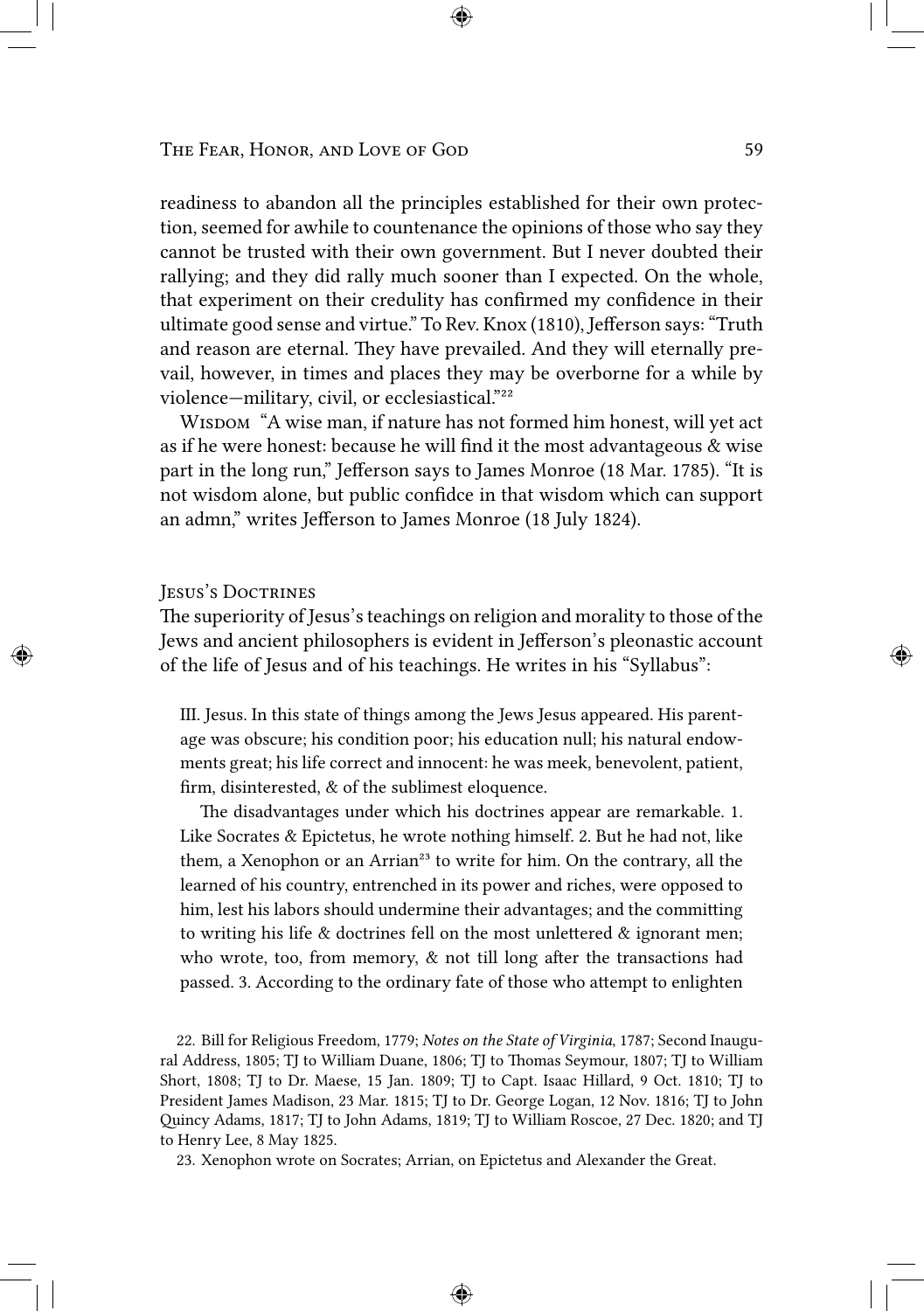and reform mankind, he fell an early victim to the jealousy & combination of the altar and the throne, at about 33. years of age, his reason having not yet attained the *maximum* of its energy, nor the course of his preaching, which was but of 3. years at most, presented occasions for developing a complete system of morals. 4. Hence the doctrines which he really delivered were defective as a whole, and fragments only of what he did deliver have come to us mutilated, misstated, & often unintelligible. 5. They have been still more disfigured by the corruptions of schismatising followers, who have found an interest in sophisticating & perverting the simple doctrines he taught by engrafting on them the mysticisms of a Grecian sophist, frittering them into subtleties, & obscuring them with jargon, until they have caused good men to reject the whole in disgust, & to view Jesus himself as an impostor.

Notwithstanding these disadvantages, a system of morals is presented to us, which, if filled up in the true style and spirit of the rich fragments he le us, would be the most perfect and sublime [system of morals] that has ever been taught by man.

The question of his being a member of the God-head, or in direct communication with it, claimed for him by some of his followers, and denied by others is foreign to the present view, which is merely an estimate of the intrinsic merit of his doctrines. 1. He corrected the Deism of the Jews, confirming them in their belief of one only God, and giving them juster notions of his attributes and government. 2. His moral doctrines, relating to kindred & friends, were more pure & perfect than those of the most correct of the philosophers, and greatly more so than those of the Jews; and they went far beyond both in inculcating universal philanthropy, not only to kindred and friends, to neighbors and countrymen, but to all mankind, gathering all into one family, under the bonds of love, charity, peace, common wants and common aids. A development of this head will evince the peculiar superiority of the system of Jesus over all others. 3. The precepts of philosophy,  $\&$  of the Hebrew code, laid hold of actions only. He pushed his scrutinies into the heart of man; erected his tribunal in the region of his thoughts, and purified the waters at the fountain head. 4. He taught, emphatically, the doctrines of a future state, which was either doubted, or disbelieved by the Jews; and wielded it with efficacy, as an important incentive, supplementary to the other motives to moral conduct.

There is much in the package that needs unpacking apropos of the difficulties in knowing precisely what Jesus taught and estimating the "intrinsic merits of his doctrines."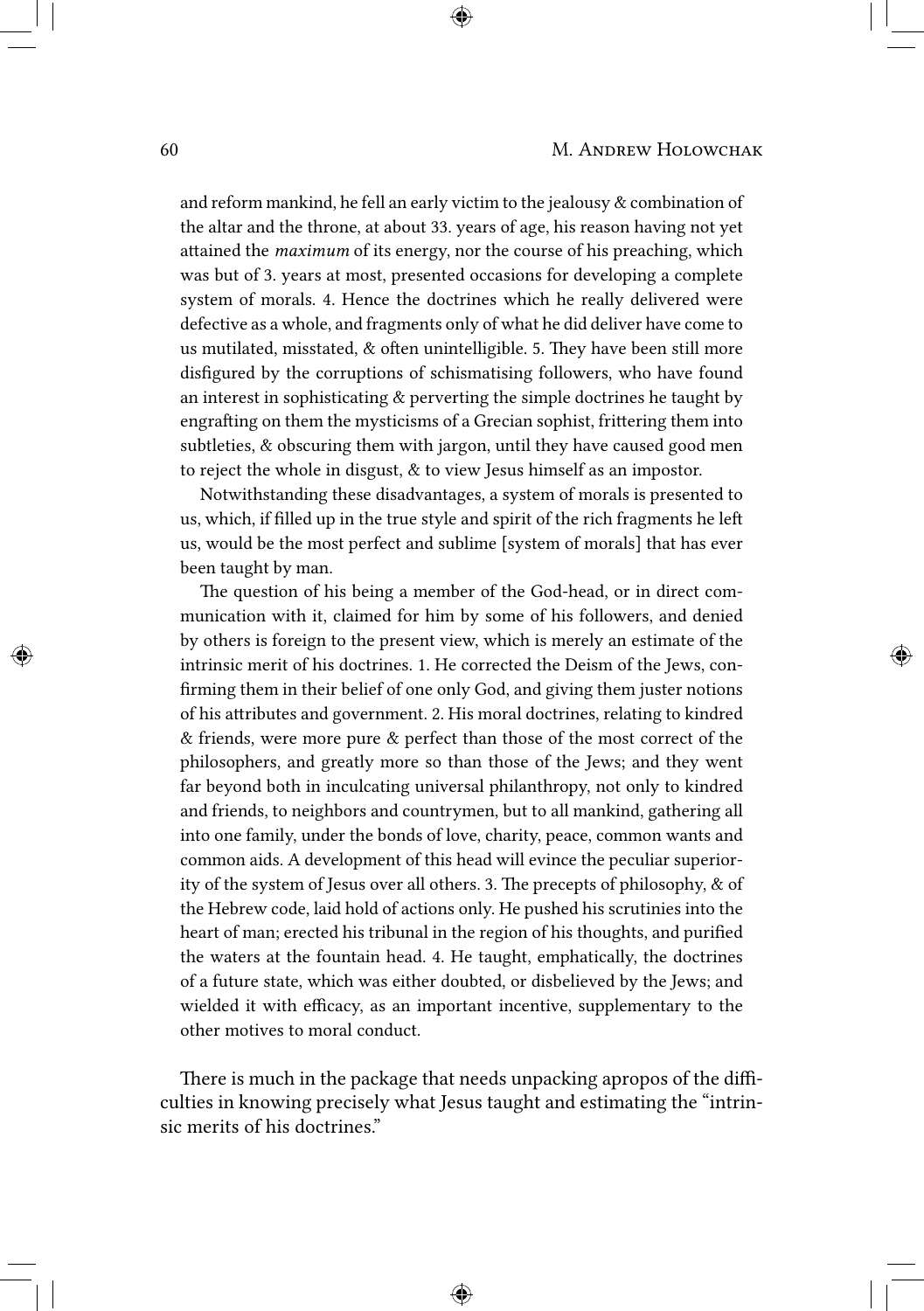The difficulties are as follows. First, Jesus wrote nothing and, having all the learned men against him, the job of preserving his teachings fell upon the unlettered and ignorant, who wrote of his life and lessons from memory and long after Jesus had died. Second, Jesus was put to death prior to the prime of his rationality. He preached only for some three years. The implications are that the best was yet to come and that his teachings were defective, presumably insofar as he did not have time to formulate a complete system. From the first and second points, we can conclude that the fragments we now have are "mutilated, misstated,  $\&$  often unintelligible." Third, in addition to the problems of incompleteness, mutilation, misstatement, and unintelligibility due to preservation by the unlettered and ignorant, there is the problem of political contamination. His teachings were "disfigured by the corruptions of schismatising followers." We might call these difficulties the problems of preservation, incompleteness, and misrepresentation (here unintentional) and slanting (here intentional).

Difficulties notwithstanding, Jefferson intimates that Jesus's teachings, incomplete as they are, can be extricated from the gallimaufry, and once extricated, the "rich fragments" are comprised of "the most perfect and sublime [system of morals] that has ever been taught by man."

The merits of Jesus's rich fragments are as follows. First, they confirm the monotheism of the Jews and correct the Jews apropos of deity's attributes and actions. Second, they greatly outstrip the precepts of the Jews and are "more pure & perfect" than the best of the ancient ethicians insofar as Jesus preached universal philanthropy "not only to kindred and friends, to neighbors and countrymen, but to all mankind, gathering all into one family, under the bonds of love, charity, peace, common wants and common aids." Third, they outstrip those of the ancient philosophers and Jews in that they consider not only actions or ends, but also intentions or means.<sup>24</sup> Fourth, Jesus preached the existence of life after death and used it as "an important incentive" for morally correct action. We might call these the principles of monotheism, intemerateness, benevolence, and futurity.

In the next two sections, I expatiate and offer a critical commentary both on disentangling Jesus's true precepts from the farrago that Jefferson thinks is the New Testament and on assessing the merits of Jesus's precepts.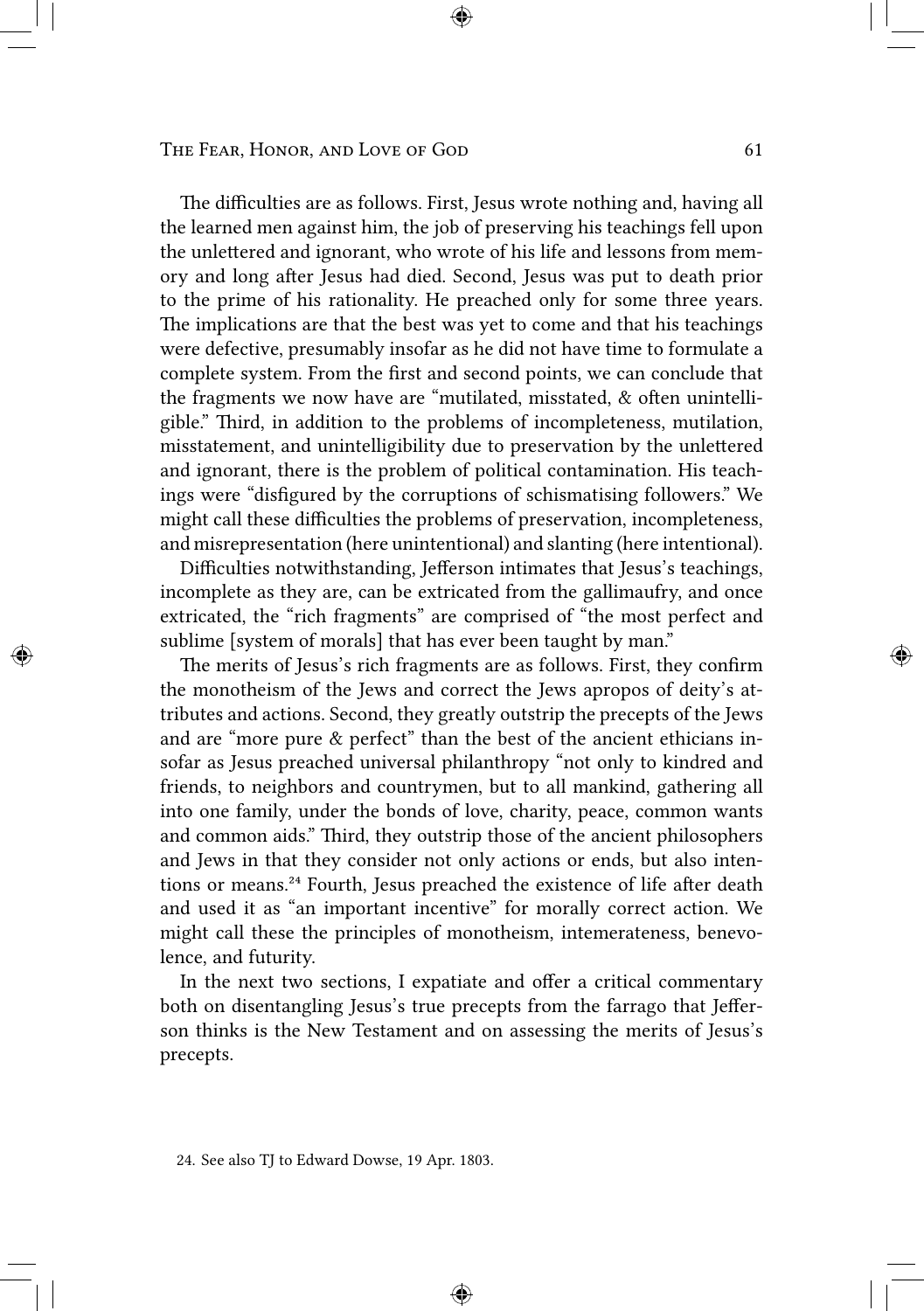# "Diamonds in a Dunghill": Cutting Out Verse by Verse

The problems of preservation, incompleteness, misrepresentation, and slanting are blubbery and considerable. Nonetheless, Jefferson thought the process of extricating Jesus's genuine teachings from the corruptions and misrepresentations is simple. He writes at length to John Adams (12 Oct. 1813):

In extracting the pure principles which he taught, we should have to strip off the artificial vestments in which they have been muffled by priests, who have travestied them into various forms, as instruments of riches and power to them. We must dismiss the Platonists and Plotinists, the Stagyrites and Gamalielites, the Eclectics the Gnostics and Scholastics, their essences and emanations, their Logos and Demi-urgos,<sup>25</sup> Aeons and Daemons male and female, with a long train of Etc. Etc. Etc. or, shall I say at once, of Nonsense. We must reduce our volume to the simple evangelists, select, even from them, the very words only of Jesus, paring off the Amphibologisms into which they have been led by forgetting often, or not understanding, what had fallen from him, by giving their own misconceptions as his dicta, and expressing unintelligibly for others what they had not understood themselves. There will be found remaining the most sublime and benevolent code of morals which has ever been offered to man.

Jefferson then states that he has "performed this operation" for himself "by cutting verse by verse out of the printed book, and arranging, the matter which is evidently his, and which is as easily distinguishable as diamonds in a dunghill.<sup>"26</sup> The recherché result was a book, 46 pages in length, "of pure and unsophisticated doctrines, such as were professed and acted on by the unlettered apostles, the Apostolic fathers, and the Christians of the 1st. century." The book, titled *The Philosophy of Jesus Extracted from the Text of the Evangelists*, has yet to be found, if it still exists.<sup>27</sup>

"We find in the writings of his biographers matter of two distinct descriptions," Jefferson writes to William Short (4 Aug. 1820) years later. "First, a groundwork of vulgar ignorance, of things impossible, of superstitions, fanaticisms and fabrications. Intermixed with these, again, are sublime ideas of the Supreme Being, aphorisms and precepts of the purest morality and

<sup>25.</sup> Literally "word" or "account" and "Craftsman," Plato's conception of a creator-deity in his *Timaeus*.

<sup>26.</sup> A metaphor he repeats to Francis Adrian Van der Kemp, 25 Apr. 1816, and William Short, 31 Oct. 1819.

<sup>27.</sup> See also TJ to Charles Thomson, 9 Jan. 1816.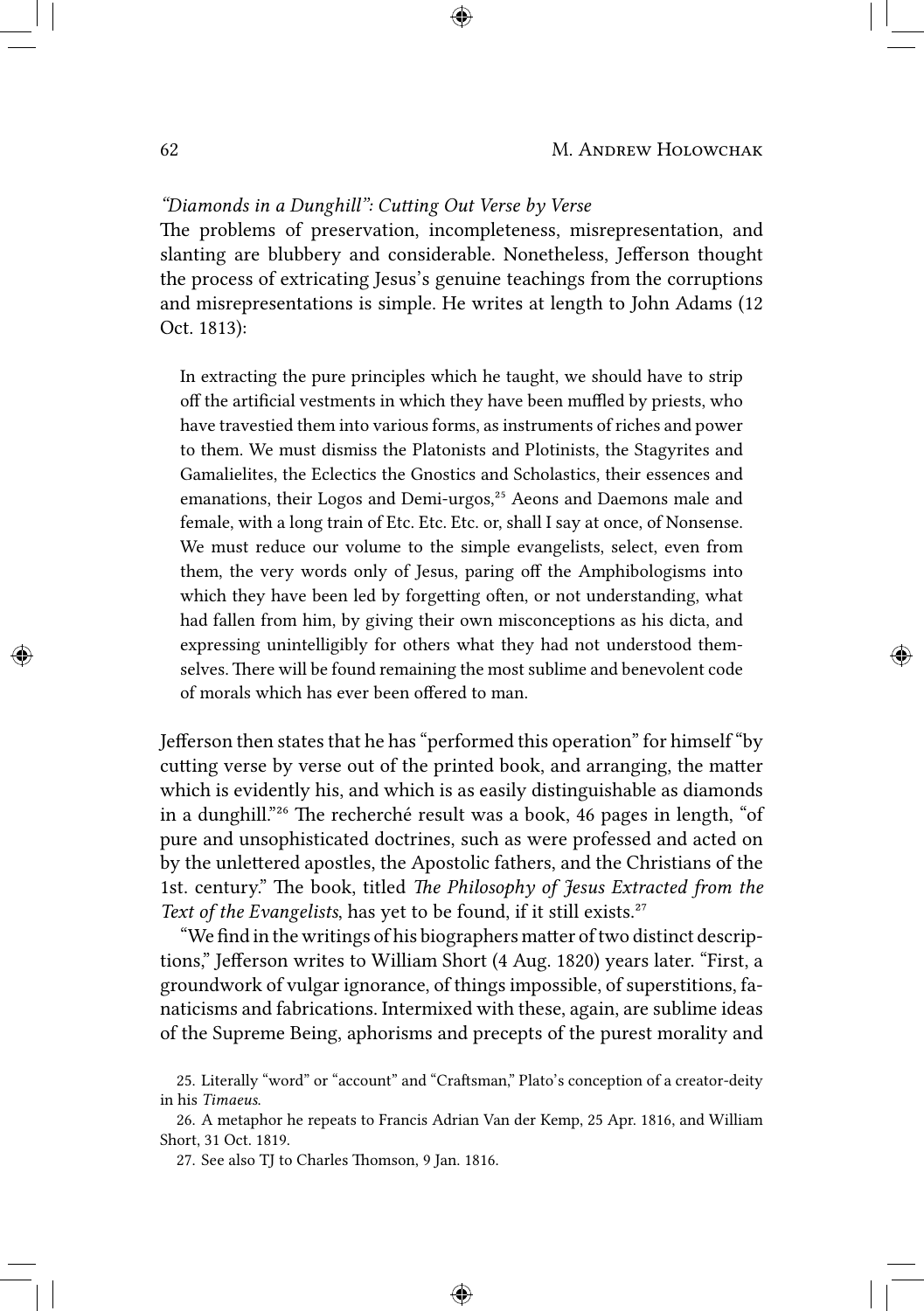benevolence, sanctioned by a life of humility, innocence and simplicity of manners, neglect of riches, absence of worldly ambition and honors, with an eloquence and persuasiveness which have not been surpassed." The suggestion is that finding the "diamonds" of Jesus is as easy as separating what is simple and sublime from what is supernatural and aureate.

"When Livy or Siculus . . . tell us thing which coincide with our experience of the order of nature," Jefferson continues in the letter to Short, "we credit them on their word, and place their narrations among the records of credible history. But when they tell us of calves speaking, of statues sweating blood, and other things against the course of nature, we reject these as fables, not belonging to history. In like manner, when an historian, speaking of a character well known and established on satisfactory testimony imputes to it things incompatible with that character, we reject them without hesitation, and assent to that only of which we have better evidence." Thus, it is merely a matter of not allowing the New Testament any privileged status. Scholars need merely to approach the work with the same regard for rigor they would apply to any other historical work. "[The] free exercise of reason is all I ask for the vindication of the character of Jesus."

Reason is, of course, to be guided by experience. Experience shows especially that testimony of a particular character must be consistent with the laws of nature<sup>28</sup> and it must be consistent with other, reliable reports of a person's character. Apropos of the former, Jefferson has Conyers Middleton<sup>29</sup> and Lord Bolingbroke<sup>30</sup> in mind, and perhaps also David Hume's essay "On Miracles." Because a miracle is essentially a violation of a law of nature, it is always much more probable that one's testimony of the "miracle" is erroneous, rather than that a law of nature has been violated.<sup>31</sup>

It is plain that Jefferson has a historical aim. He desires to correct the inadequacies of Jesus's chroniclers and slanters and to give as correct account of Jesus's doctrines as is possible, given the problems of preservation and incompleteness. Yet Jefferson also has a normative aim. Given some degree of success in his historical aim, he desires to preserve for posterity "the outlines of a system of the most sublime morality which

30. Thomas Jefferson, *Jefferson's Literary Commonplace Book*, ed. Douglas L. Wilson (Princeton University Press, 1989), § 22–7.

31. David Hume, "Of Miracles," in *Dialogues concerning Natural Religion*, ed. Richard H. Popkin (Indianapolis: Hackett Publishing Company, Inc., 1998), 111.

<sup>28.</sup> TJ to Francis Adrian Van der Kemp, 25 Apt. 1816; and to Daniel Salmon, 15 Feb. 1808.

<sup>29.</sup> He had in mind especially *A Free Inquiry into the Miraculous Powers in the Christian Church* (1750). Jefferson had in his library Middleton's four-volume *Miscellaneous Works*, published posthumously in 1752, and he cites him in a letter to John Adams, 22 Aug. 1813.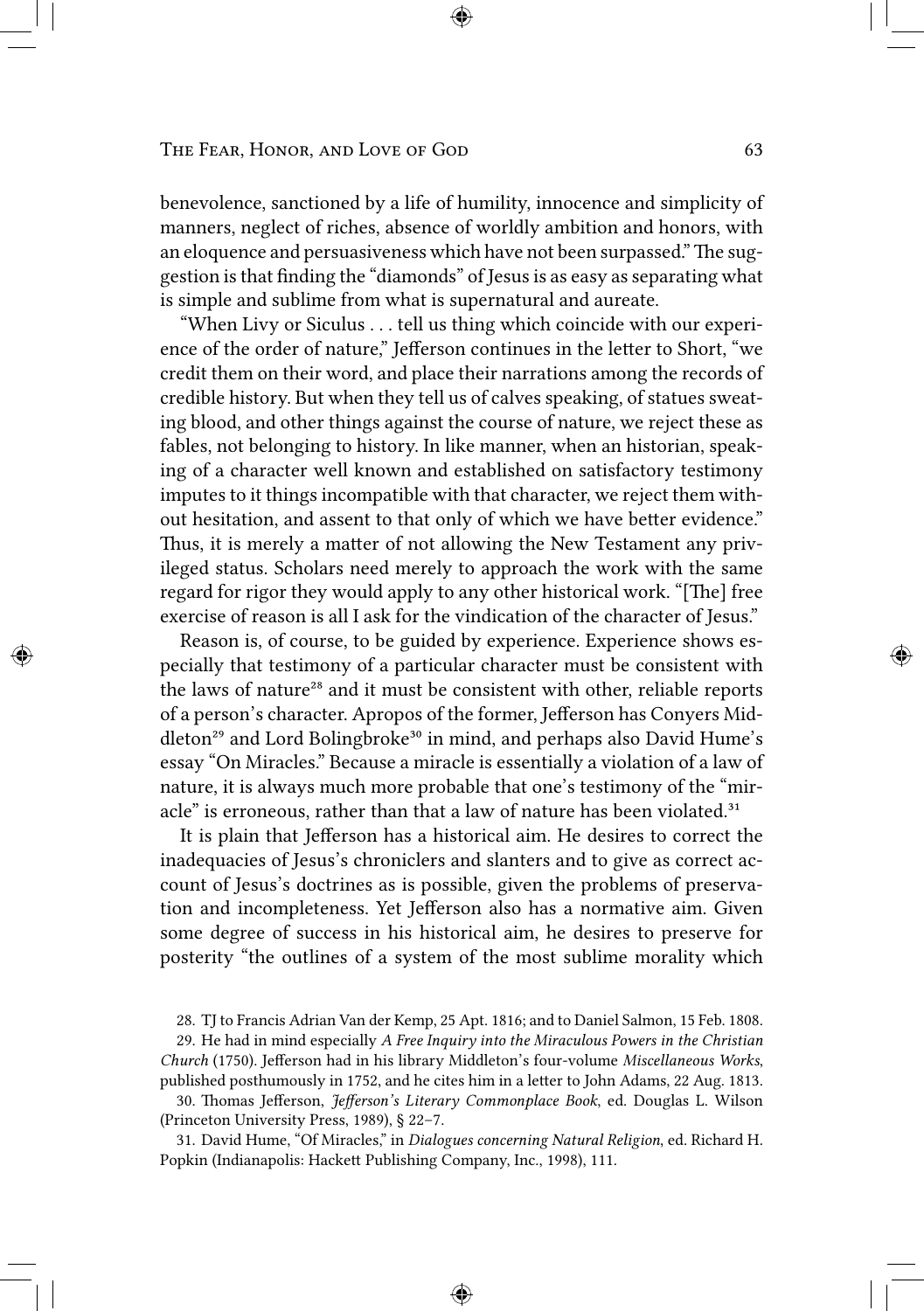has ever fallen from the lips of man." Though Jefferson miniaturizes the project with his diamonds-in-a-dunghill metaphor, the enormousness of what he is undertaking cannot be exaggerated. Not only is he challenging biblical literalists worldwide, he is also aiming to leave to posterity, through his surgical process, a précis of what he takes to be, as he says in his "Syllabus," "the most perfect and sublime that has ever been taught by man." Christ for Jefferson is not a son of deity, but a mere man with a timeless moral message.<sup>32</sup>

# Laying the Foundation for Liberty: The Doctrines of Jesus

Once the incredible, hyperbolic, and supernatural are eliminated from Jesus's actions in the New Testament, one is left with the intemerate precepts of Jesus, insofar as the unlettered and ignorant chroniclers have faithfully preserved them for posterity.<sup>33</sup>

The main precept is monotheism. "The religion of Jesus is founded in the Unity of God," Jefferson writes to Jarred Sparks (4 Nov. 1822), "and this principle chiefly, gave it triumph over the rabble of heathen gods then acknowledged. Thinking men of all nations rallied readily to the doctrine of one only God, and embraced it with the pure-morals which Jesus inculcated."

Others are in Jesus's Sermon on the Mount. Jefferson, to George Thatcher (26 Jan. 1824), speaks with gratitude of having received from his correspondent the sermon from a certain Mr. Pierpoint. The sermon preaches "brotherly forbearance in matters of religion" and it distinguishes clearly between "the things which belong to us to judge, and those which do not." Jefferson then bids all persons to "rally to the Sermon on the mount, make that the central point of Union in religion, and the stamp of genuine Christianity, (since it gives us all the precepts of our duties to one another)." I quote Matthew 5:3-12 from the *New International Version* of the Bible. Jesus said:

32. See George Harmon Knoles, "The Religious Ideas of Thomas Jefferson," The Missis*sippi Valley Historical Review* 30, no. 2 (1943): 96.

33. Jefferson did just those things in two compilations of biblical extracts by him-*The Philosophy of Jesus* (1804; no surviving copies) and *The Life and Morals of Jesus of Nazareth* (c. 1819). In the latter, Jefferson excises all supernatural acts that are attributed to Christ in the New Testament—it begins with the birth of Christ and excises any mention of a virgin birth and ends with his death and without mention of a resurrection—but does include several references to supernature. For instance, at 3.8, Jesus mentions that God knows what men want before they pray to Him and at 3.10 Jesus speaks of the afterlife. Thomas Jefferson, *The Life and Morals of Jesus of Nazareth* (Washington, D.C.: Smithsonian Books, 2011).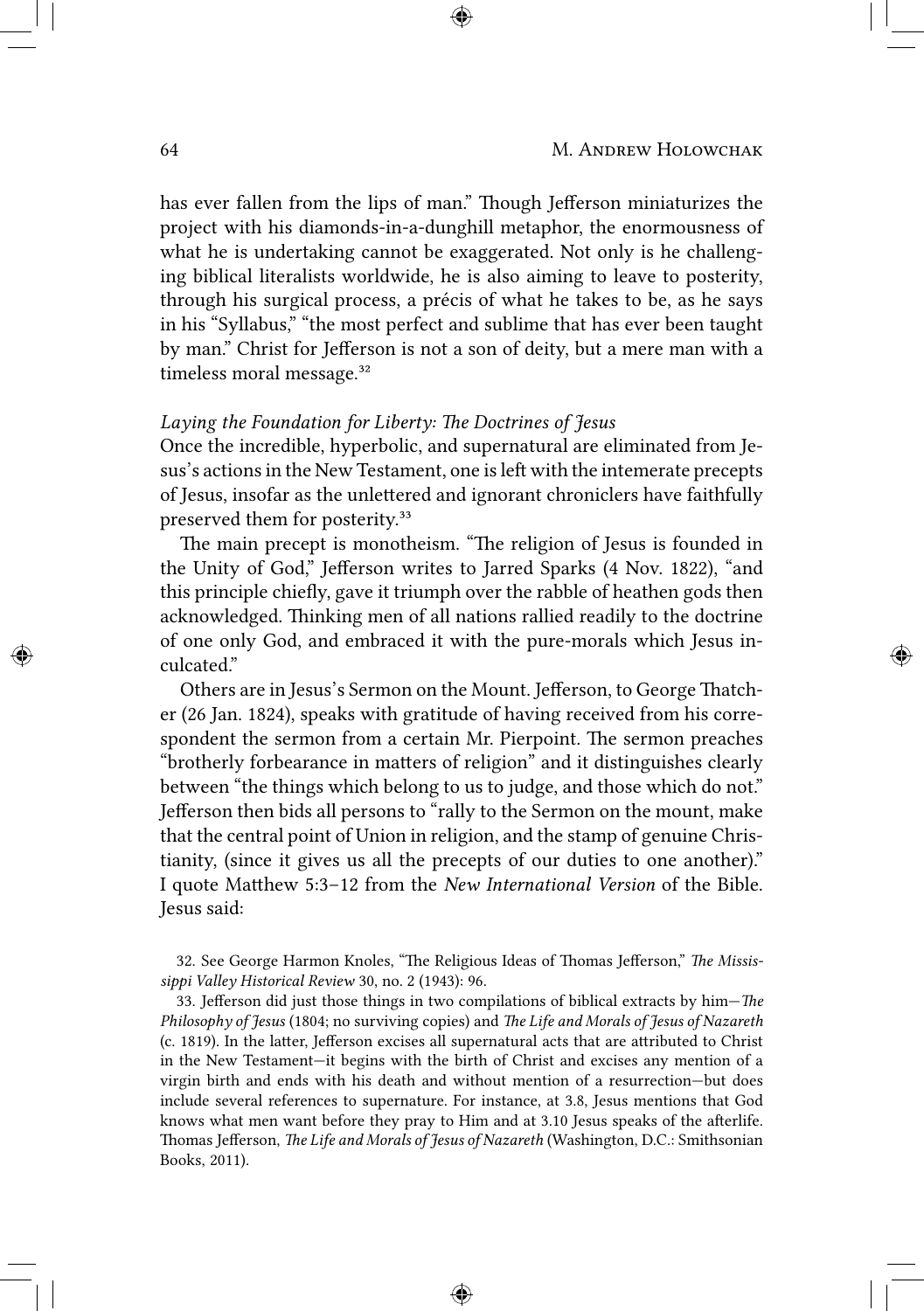Blessed are the poor in spirit, for theirs is the kingdom of heaven. Blessed are those who mourn, for they will be comforted. Blessed are the meek, for they will inherit the earth. Blessed are those who hunger and thirst for righteousness, for they will be filled. Blessed are the merciful, for they will be shown mercy. Blessed are the pure in heart, for they will see God. Blessed are the peacemakers, for they will be called children of God. Blessed are those who are persecuted because of righteousness, for theirs is the kingdom of heaven. Blessed are you when people insult you, persecute you and falsely say all kinds of evil against you because of me. Rejoice and be glad, because great is your reward in heaven, for in the same way they persecuted the prophets who were before you.

From Matthew 5:21–7:6, Jesus preaches against murder, adultery, divorce, eye-for-an-eye actions, material concerns, and judging others. He advocates love of enemies, prayer, and fasting.

Once one grasps the significance of the Sermon on the Mount, Jefferson continues to Thatcher, if anyone should ask, "What think *ye* of Christ?" it matters little whether one responds, "He is a member of the God-head," "He is a being of eternal pre-existence," "He was a man divinely inspired," or, as Jefferson himself would answer, "He was the Herald of truths reformatory of the religions of mankind in general." Jefferson sums, "I say with the wiser heathen *deorum injuriæ*, diis curæ."<sup>34</sup>

To Dr. Benjamin Waterhouse (26 June 1822), Jefferson states that the doctrines of Jesus, tending to the happiness of all humans, are simple. He begins, once again, with belief in one and a perfect god. Next, he asserts belief in "a future state of rewards and punishments." Finally, the "sum of religion" is the injunction to love god unconditionally and to love all others as oneself.

Jesus's teachings—few in number, intemerate, and incomplex—are then contrasted with the "demoralizing dogmas" of Calvin. Calvin maintains that the number of gods are three, that benevolence and beneficence are *hors de propos*, that faith is "everything," while reason is nothing, and that the measure of faith is in inverse relationship to the comprehensibility of any religious proposition, and finally that salvation is a matter of foreordination such that virtuous and vicious actions are adiaphorous.

Here some comments are in order on the issues of monotheism, incomplexity, and sectarianism, and the last two can be treated by getting clear on monotheism.

<sup>34. &</sup>quot;Injuries of the gods are concerns to the gods."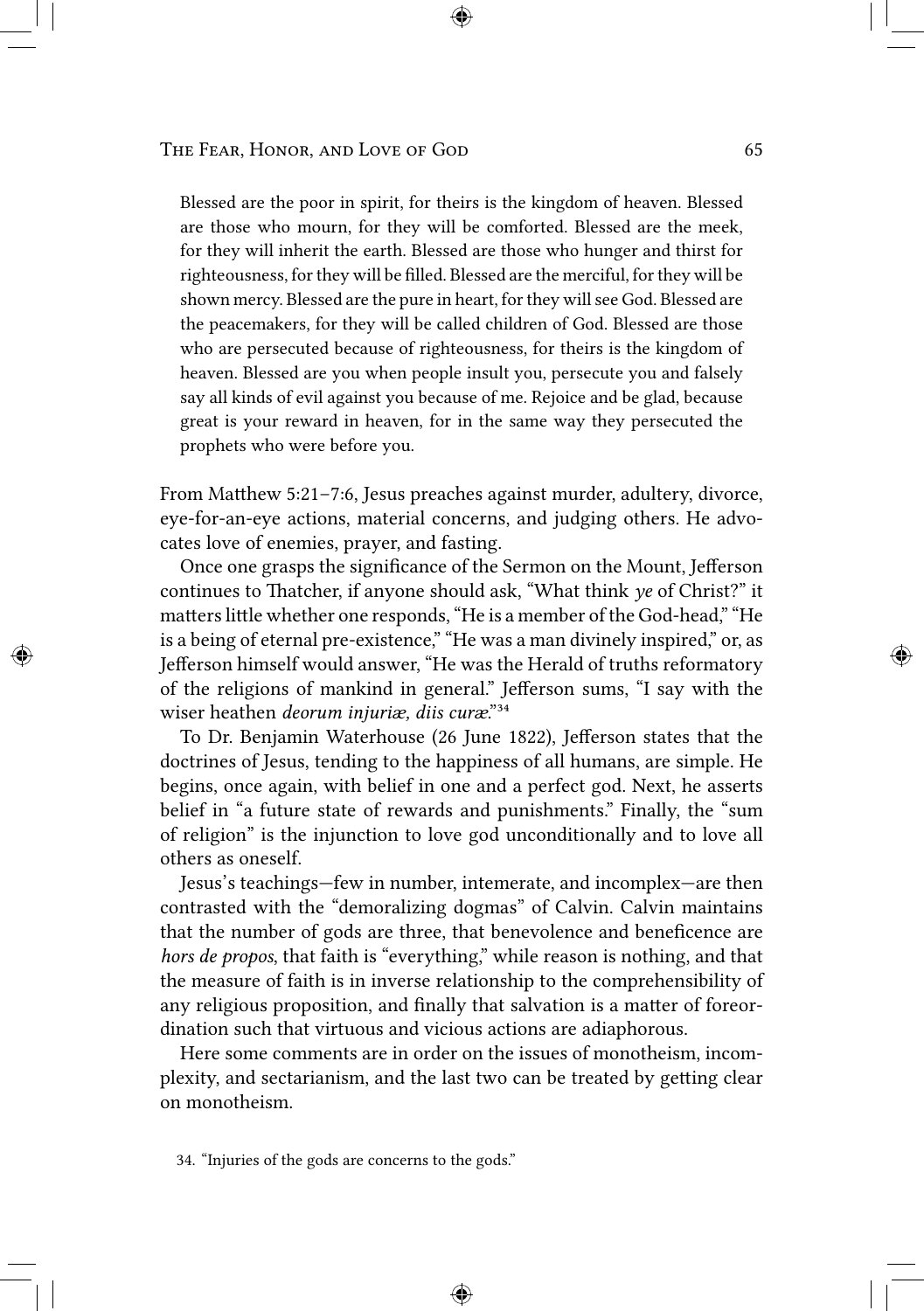Why did Jefferson lobby so much for monotheism? There are two separate questions here. First, why monotheism and not polytheism? Second, there is the issue of unitarianism versus trinitarianism. The notion of trinitarianism, Jefferson asserts in keeping with Joseph Priestley in his *An History of Early Opinions concerning Jesus Christ*, was "nowhere expressly declared by any of the earliest fathers, & was never affirmed or taught by the Church before the Council of Nice."35

Jefferson's silence on the first question is disobliging, so one is left to speculate. As David Hume shows,<sup>36</sup> no appeal to reason is logically prohibitive of polytheism. The arguments Jefferson does give on behalf of a deity, completely material, that creates and superintends the cosmos work just as well for monotheism as for polytheism. Thus, there is smugness in Jefferson's claim that the Jews at least got right the notion of one god, for it is unclear what rides on this solution to the conundrum of the number of deities. The chief merit of monotheism is metaphysical economy and so one can assume that Jefferson made purchase of such economy, but assumption gives us little. We are left in the dark.

Jefferson does speak out on the second question. He finds the notion of three deities in one inscrutable and, therefore, physically impossible. Here he falls back on his naturalism. He allows nothing inconsistent with the laws of nature, gleaned through experience. Yet there is more. The sort of "unitarianism" Jefferson promotes is not a religious sect—for the Unitarianism of Jefferson's day had its own metaphysical difficulties<sup>37</sup>-but instead a manner of approaching religion.<sup>38</sup> Of his unitarianism, Jefferson asserts to John Adams (22 Aug. 1813), "We should all then, like the Quakers, live without an order of priests, moralize for ourselves, follow the oracle of conscience, and say nothing about what no man can understand,

35. Thomas Jefferson, "Notes on Religion," 1776.

36. David Hume, *Dialogues concerning Natural Religion*, ed. Richard H. Popkin, 2nd ed (Indianapolis: Hackett, 1998).

37. E.g., Unitarians essay to escape the charge of idolatry by asserting that Christ is maker and superintendant of the cosmos, but a lesser being than God—viz., there is only one God. Yet making and superintending the cosmos, Joseph Priestley states, show "greatness of power," and if "God" means anything, it means greatness of power. So, Christ too, on the Unitarian hypothesis, must be a god. Joseph Priestley, *An History of Early Opinions concerning Jesus Christ, Compiled from Original Writers; Proving that the Christian Church was at First Unitarian* (Birmingham: Pearson and Rollason, 1786), 73–5.

38. Peterson states that Jefferson adhered to the three Unitarian principles—freedom of mind and spirit, tolerance of religious difference, and trust in reason and science—but notes that his revisions to the Bible would have been heretical for the Unitarians of his day. Merrill D. Peterson, *The Jefferson Image in the American Mind*, (Charlottesville: University of Virginia Press, 1998), 303.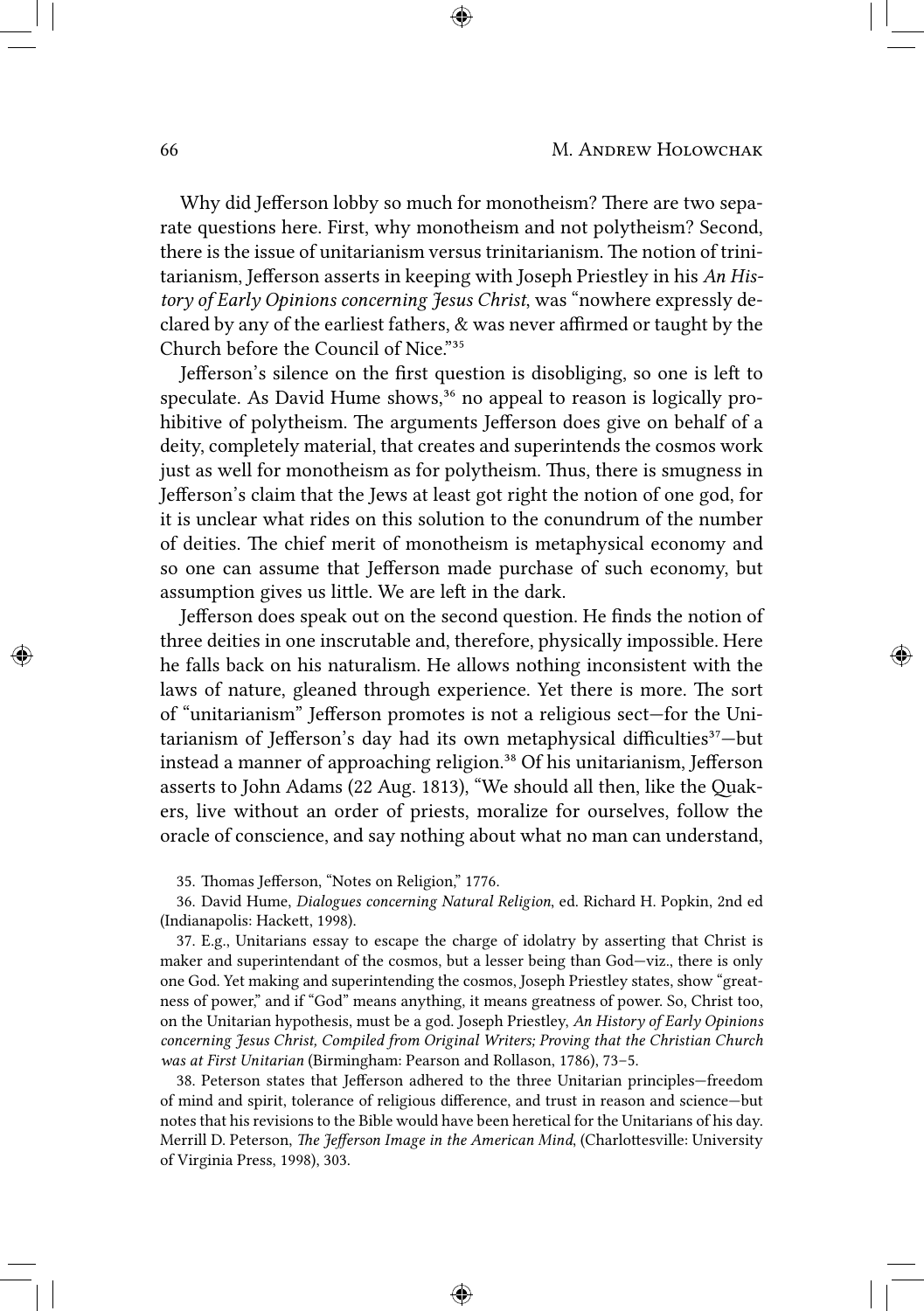nor therefore believe; for I suppose belief to be the assent of the mind to an intelligible proposition." To Benjamin Waterhouse (26 June 1822), belief in one god is inseparably linked with loving one's fellow man. To Dr. Thomas Cooper (2 Nov. 1822), Jefferson contrasts Unitarians with sectarian preachers. Later to Waterhouse (8 Jan. 1825), Jefferson states that Unitarianism is "primitive Christianity, in all the simplicity in which it came from the lips of Jesus." Such letters show plainly that monotheism, incomplexity, and non-sectarianism are dependent issues. Jefferson made purchase of monotheism because it and benevolence were key tenets of Jesus's simple teachings. Those two tenets, he believes, are the framework of any right religion.<sup>39</sup>

Jefferson's purchase of the teachings of Jesus was not complete and unconditioned. "It is not to be understood that I am with [Jesus] in all of his doctrines," he writes to William Short (13 Apr. 1820). "I am a Materialist; he takes the side of Spiritualism; he preaches the efficacy of repentance towards forgiveness of sin; I require a counterpoise of good works to redeem it, etc., etc. It is the innocence of His character, the purity and sublimity of His moral precepts, the eloquence of His inculcation, the beauty of the apologues in which He conveys them, that I so much admire; sometimes, indeed, needing indulgence to eastern hyperbolism." Jesus is innocent, a cynosure, an eloquent speaker, and a profluent apologue.

# THE "APRIARIAN" SECT: RELIGION AND MORALITY

"Were I to be the founder of a new sect," Jefferson writes to Thomas Parker (15 May 1819), "I would call them Apriarians<sup>40</sup> [*sic*], and, after the example of the bee, advise them to extract the honey of every sect." We see plainly that it is not religion to which Jefferson objects, for every sect has its honey to be extracted, but organized, politicized religion—the more politicized, the greater his objections; the more democratic, the more tolerant his attitude.

39. Onuf sensibly claims that Unitarianism for Jefferson was religious reform in keeping with his republican sentiments. "From Jefferson's perspective, Unitarianism did not represent an elite reaction to the evangelical surge, but rather the precocious fulfillment of its ultimate theological tendencies," which were democratic reforms of church hierarchies. Peter Onuf, *The Mind of Thomas Jefferson* (Charlottesville: University of Virginia Press, 2007), 157–9, and also 151.

40. The word should be "apiarian," from the Latin *apis* for "bee."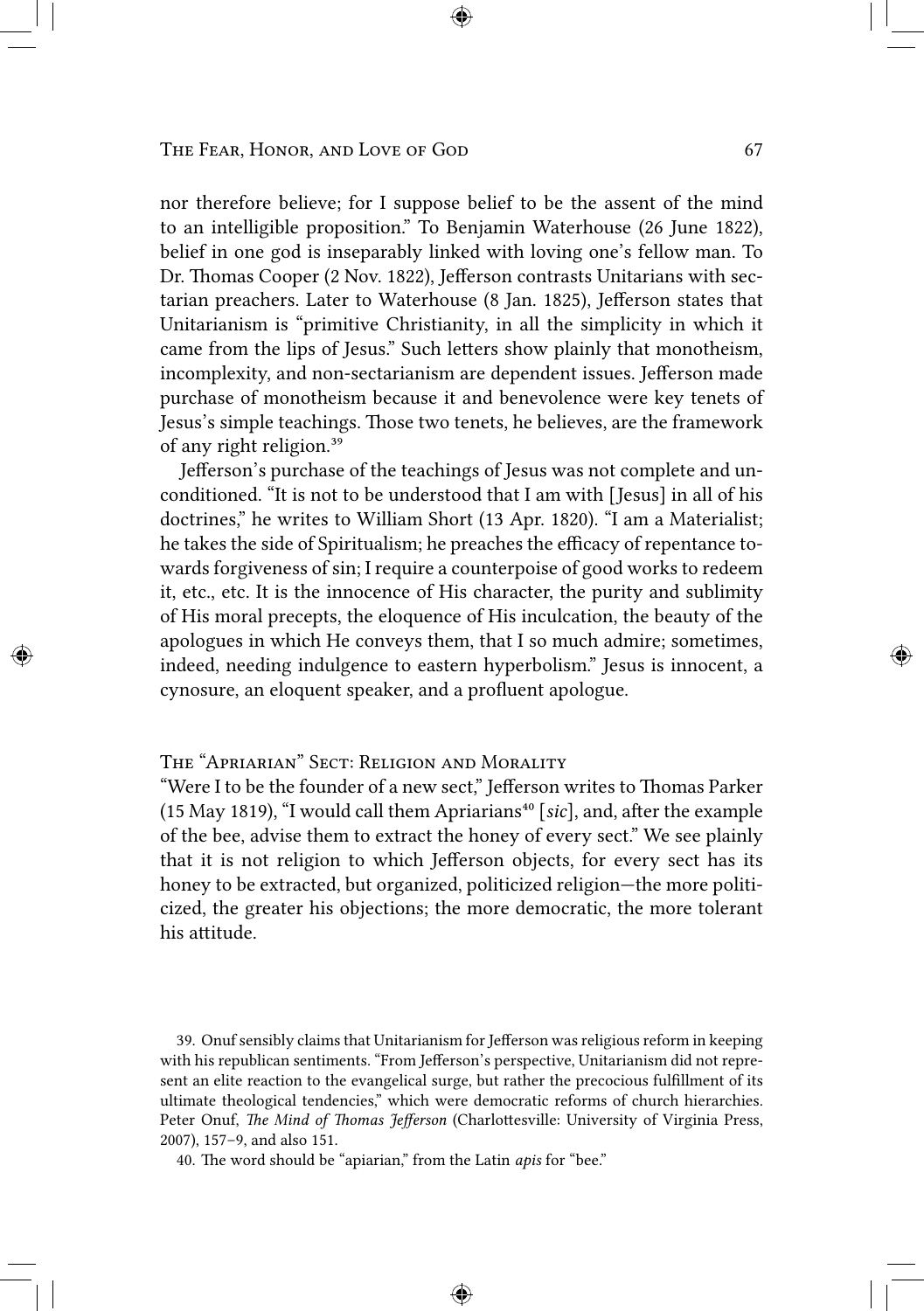## *Felling the Forests of America: The Futility of Religious Reform*

"I should as soon think of writing for the reformation of Bedlam, as of the world of religious sects," writes Jefferson to Charles Clay (29 Jan. 1815). "Of these there must be, at least, ten thousand, every individual of every one of which believes all wrong but his own.<sup>41</sup> To under take to bring them all right, would be like undertaking, single-handed, to fell the forests of America. . . . Government, as well as religion, has furnished its schisms, its persecutions, and its devices for fattening idleness on the earnings of the people. It has its hierarchy of emperors, kings, princes, and nobles, as that has of popes, cardinals, archbishops, bishops, and priests. In short, cannibals are not to be found in the wilds of America only, but are reveling on the blood of every living people."

The quote illustrates two difficulties. First, religious reform is out of the question. It is a matter of arithmetic. Even if one of the thousands is correct, for that one to reform the thousands is a Brobdingnagian task. Second, the sects have their lardaceous political component. That political component fattens itself, through idleness, at expense of their worshippers.

It is the political dimension of the various religious sects—each competing with all others for power—that irks Jefferson. It is not acceptance of moral precepts of a particular religion, but hewing to the political precepts, pretending to be moral precepts. "A coalition of sentiments is not for the interest of the printers," Jefferson states to Elbridge Gerry (29 Mar. 1810). "They, like the clergy, live by the zeal they can kindle, and the schisms they can create. It is contest of opinion in politics as well as religion which makes us take great interest in them, and bestow our money liberally on those who furnish food to our appetite. The mild and simple principles of the Christian philosophy would produce too much calm, too much regularity of good, to extract from its disciples a support from a numerous priesthood, were they not to sophisticate it, ramify it, split it into hairs, and twist its texts till they cover the divine morality of its author with mysteries, and require a priesthood to explain them." The Quakers, having no priests and thus no schisms, are a happy exception. "They judge of the text by the dictates of common sense and common morality."

The danger is in the political precepts, as they lay claim not merely to one's moral allegiance, but to one's soul. "The care of every man's soul belongs to himself," Jefferson writes to John Hancock (11 Oct. 1776). He may choose to nourish or pretermit it. "God himself will not save men against

<sup>41.</sup> To Logan, he mentions the thousands of branches of Christianity. TJ to George Logan, 12 Nov. 1816.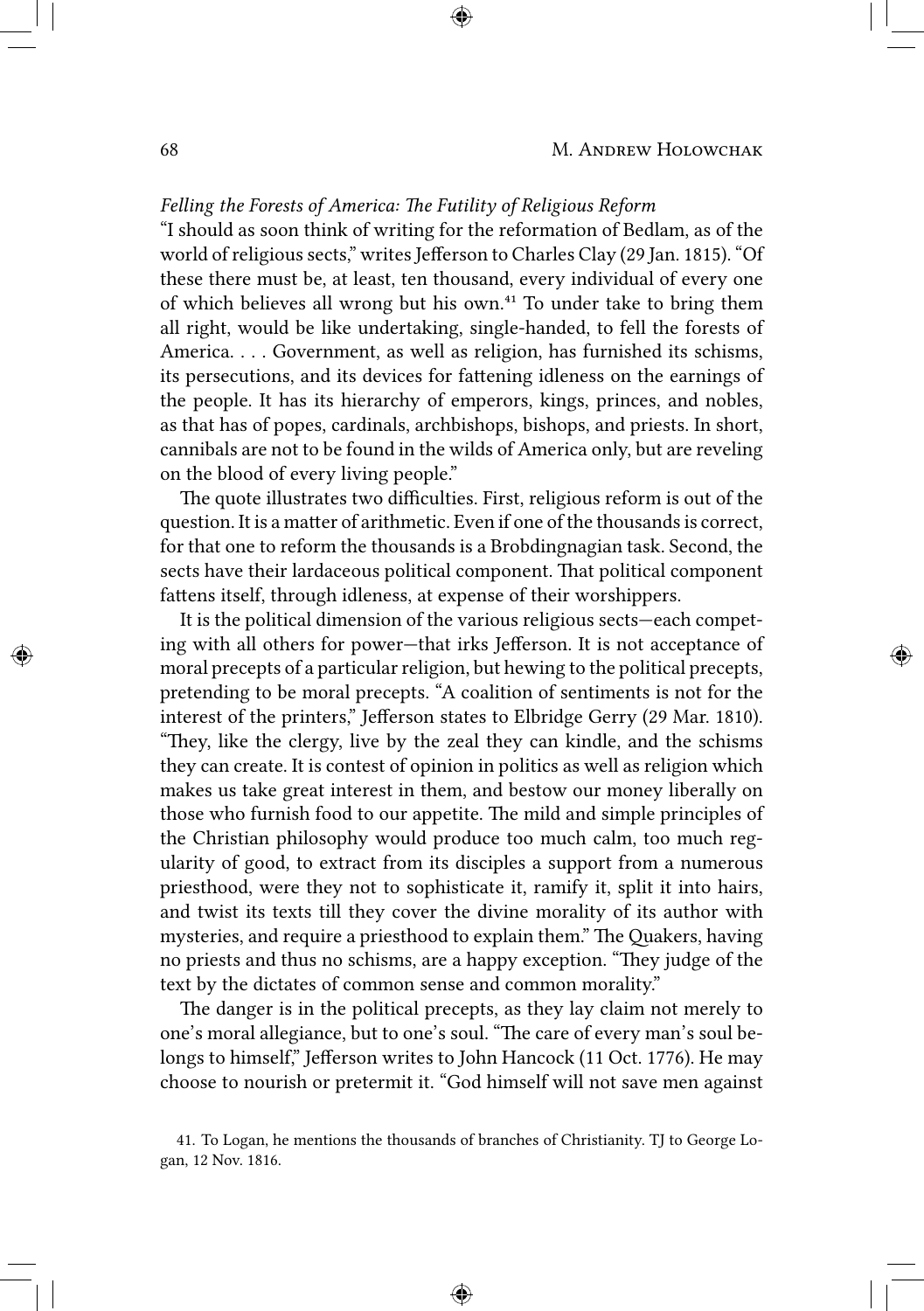their wills." Moreover, once politicized, the precepts become inaccessible to laymen and become the exclusive province of priests. Nonetheless, as Jefferson illustrated through surgery on the New Testament, there are key moral precepts that form the germ of each religion. Jefferson writes to Thomas Leiper (21 Jan. 1809): "My religious reading has long been confined to the moral branch of religion, which is the same in all religions; while in that branch which consists of dogmas, all differ, all have a different set. The former instructs us how to live well and worthily in society; the latter are made to interest our minds in the support of the teachers who inculcate them. Hence, for one sermon on a moral subject, you hear ten on the dogmas of the sect. However, religion is not the subject for you and me; neither of us know the religious opinions of the other; that is a matter between our Maker and ourselves."

A letter to James Fishback (27 Sept. 1809) brings home the point in plainest language. "Reading, reflection and time have convinced me that the interests of society require the observation of those moral precepts only in which all religions agree (for all forbid us to steal, murder, plunder, or bear false witness), and that we should not intermeddle with the particular dogmas in which all religions differ, and which are totally unconnected with morality. In all of them we see good men, and as many in one as another." Again, the claim is that any morally sensitive being is obliged to follow only those precepts common to all religions. Any morally sensitive being will also vilipend any precept that is not intuitively sensible. As Jefferson says famously in Query XVII of *Notes on Virginia*: "It does me no injury for my neighbor to say there are twenty gods, or not god. It neither picks my pocket nor breaks my leg."<sup>42</sup> Jefferson continues in his letter to Fishback: "The varieties in the structure and action of the human mind as in those of the body, are the work of our Creator, against which it cannot be a religious duty to erect the standard of uniformity. The practice of morality being necessary for the well-being of society, he has taken care to impress its percepts so indelibly on our hearts that they shall not be effaced by the subtleties of our brain. We all agree in the obligation of the moral precepts of Jesus, and nowhere will they be found delivered in greater purity than in His discourses. It is, then, a matter of principle with me to avoid disturbing the tranquillity [*sic*] of others by the expression of any opinion on the innocent questions on which we schismatize."<sup>43</sup>

43. See also TJ to William Canby, 18 Sept. 1813; TJ to John Adams, 22 Aug. 1813; TJ to John Adams, 11 Jan. 1817; TJ to John Adams, 5 May 1817; and TJ to John Davis, 18 Jan. 1824.

<sup>42.</sup> Jefferson, *Notes on Virginia*, 285.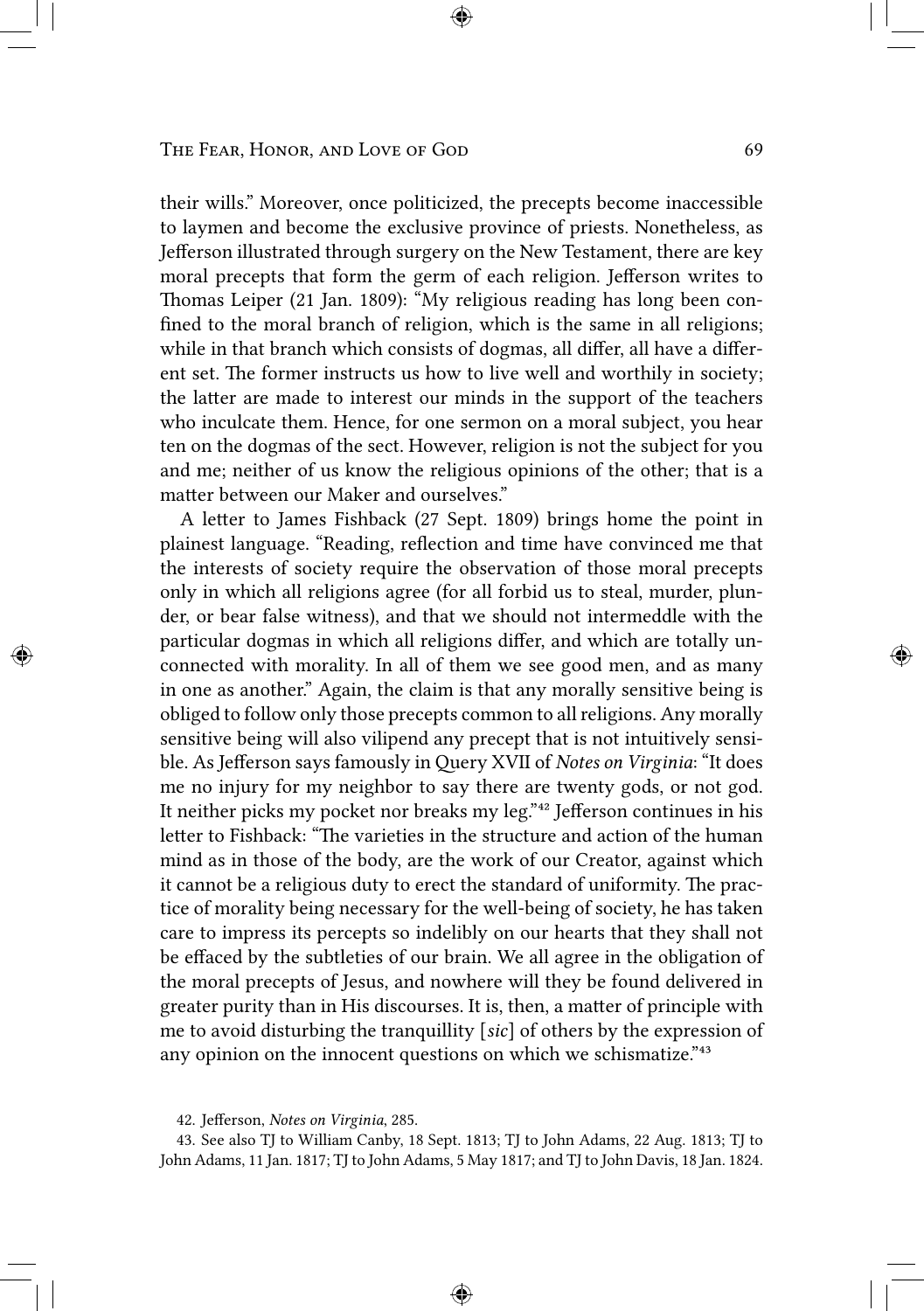One must be chary not to ascribe to Jefferson wholesale condemnation of each of the various religious sects. No religion, which produces "an honest life," is to judged bad, Jefferson tells Miles King (26 Sept. 1814). In that regard, one is "to judge of the tree by its fruit." Moreover, his letter to Gerry shows profound respect for the religion of the Quakers. He was also heartened by the non-dogmatic approaches of Episcopalians, Methodists, and Baptists.<sup>44</sup>

### **UPSHOT**

Jefferson's reference to the ethics and religion of the Jews, the ancients, and Jesus in his "Syllabus" offers an obliging synopsis of his take on each. The moral code and depiction of God in the Old Testament, his curt and dismissive account shows, he deems not worth much and only the Jewish notion of monotheism ought to be salvaged. The emphasis of the ancient philosophers on virtue is meritable—he read considerable the ethical works of Cicero and the Stoics throughout his life and especially in his retirement—but virtue to them is self-serving, as it is for the sake of each person's equanimity. The teachings of Jesus outstrip the views of the ancients in that other-concern actions are motivated by benevolence and a universal love of one's fellow man and in that love of God is foundational. Thus, it is fair to state that Jefferson's ethical and religious thinking was an amalgamation of ancient virtue ethics and teachings of Jesus. The amalgam with respect to ethics, it has been shown in several recent publications on Jefferson's moral sense,<sup>45</sup> was no gallimaufry, but a consistent application of those two sources of early ethical thinking to the moral-sense thinking of his time. Jefferson concisely sums his take of the ethical and religious thinking of the Jews, the ancient philosophers, and Jesus in a letter to his dear friend John Adams (12 Oct. 1813), "The principle of the Hebrew was the fear, of the Gentile the honor, of the Christian the love of God."<sup>46</sup>

45. Holowchak, *Dutiful Correspondent*, chap. 8; Holowchak, *Thomas Jefferson*, chap. 6; and "The March of Morality: Making Sense of Jefferson's Moral Sense," in *Thomas Jefferson and Philosophy: Essays on the Philosophical Cast of Jefferson's Writings*, ed. M. Andrew Holowchak (Lanham, MD: Lexington Books, 2013), chap. 8.

46. I would like to thank the anonymous reviewers of *Forum Philosophicum* for aidful comments on a prior draft of this paper.

<sup>44.</sup> TJ to Levi Lincoln, 1 Jan. 1802, and TJ to Horatio Gates Spafford, 10 Jan. 1816.